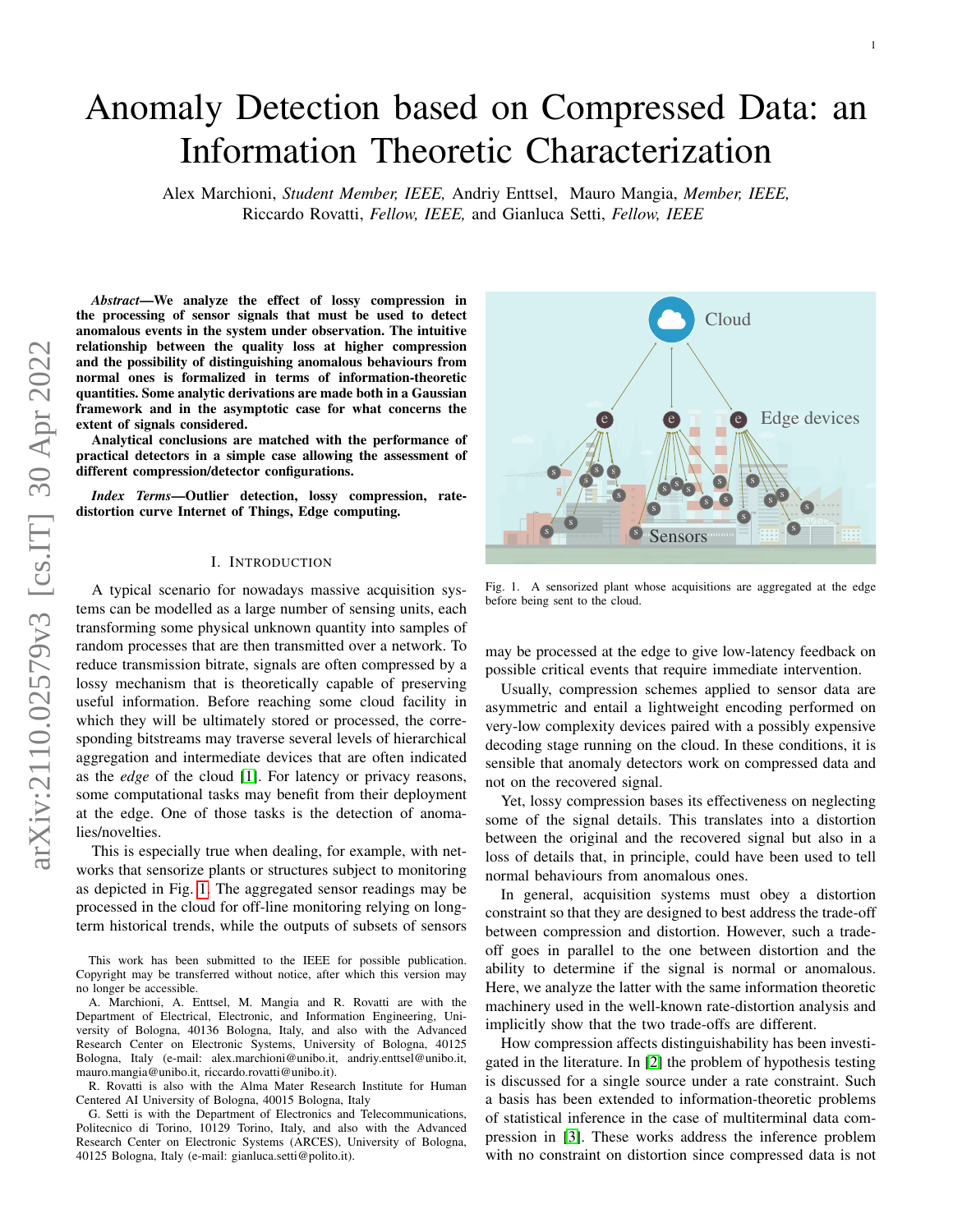required to be recoverable. On the contrary, we assume that compression is designed to guarantee the quality of service needed by the processing tasks that receive the reconstructed data.

In a sense, the framework we identify is somehow similar to the information-bottleneck scheme [\[4\]](#page-12-3), [\[5\]](#page-12-4). In that scheme, distortion is replaced by a very general criterion which identifies the features that should be preserved when compressing with the information that the original signal contains about a second (suitably introduced) signal. Yet, our discussion takes a different direction as, when dealing with anomaly/novelty/outlier, we may completely ignore the statistics of the anomaly and, even if we have priors on that, we need to be able to treat also cases in which the mutual information between normal and anomalous signals is null.

This information-bottleneck principle has also been employed for unsupervised tasks. To tackle one-class classification, in [\[6\]](#page-12-5), [\[7\]](#page-12-6) an optimization problem is considered in terms of rate-distortion trade-off and solve it by applying the information-bottleneck principle. However, this trade-off is used for anomaly detection with no consideration about distortion.

Another way to relate unsupervised anomaly detection to data compression is described in [\[8\]](#page-12-7). Here, the level of abnormality of a data point with respect to the entire data set, called *coding cost*, is given by its ability to be efficiently compressed in a Huffman coding fashion.

The same reason that differentiates our work from the information-bottleneck principle makes the analysis we propose different from other modifications of classical ratedistortion theory that substitute energy-based distortion with perceptive criteria [\[9\]](#page-12-8), [\[10\]](#page-12-9).

Though not overlapping with the problem we address, it is also worthwhile to mention [\[11\]](#page-12-10), [\[12\]](#page-12-11), in which it is assumed that the original signal is characterized by some parameters (e.g., their mean) and study how the estimation of such parameters is affected by lossy compression.

Note also that other applications exist in which rate and distortion are paired with additional merit figures taking into account relevant features of the system. As an example [\[13\]](#page-13-0) adds computational effort considerations to the analysis of rate-distortion of wavelet-based video coding.

Finally, even without emphasis on compression, the relationship between the analysis of suitably defined subcomponents of a signal to detect possible outlier behaviours is a classic theme that is still under investigation [\[14\]](#page-13-1), [\[15\]](#page-13-2), [\[16\]](#page-13-3).

In this paper, we propose an analysis of the performance of a generic detector working on a signal distorted by the compression mechanism that minimizes the rate given a constraint on distortion. To characterize the detector, we define two information-theoretic measures of distinguishability to model anomaly-agnostic and anomaly-aware scenarios. Specializing our analysis to the case of Gaussian sources, we show that: *i*) the distinguishability metrics in case of white anomalies are representative of the average performance of the detector evaluated on many other different anomalies; *ii*) as the signal dimension increases, any possible anomaly tends to resemble the white anomaly; *ii*) in case of an anomaly-agnostic detector,



<span id="page-1-1"></span>Fig. 2. The signal chain is tuned on the normal signal  $x^{ok}$  to best address the rate-distortion trade-off, guaranteeing a certain quality of service to a given application. An anomalous signal  $x^{k_0}$  may occur and a detector working on the compressed signal  $y$  should be able to detect it.

there exists at least one critical distortion level that makes the white anomaly undetectable.

The paper is organised as follows. Section [II](#page-1-0) reviews the classical rate-distortion theory in a general setting first and then in the specific case of Gaussian sources with considerations on the optimal encoding mapping expression. Section [III](#page-2-0) provides the definition of the normal and anomalous signals together with the formulation of the distinguishability measures for both anomaly-agnostic and anomaly-aware scenarios. Section [IV](#page-4-0) focuses on the distinguishability in the average case, with an emphasis on the asymptotic characterization of high-dimensional signals. Section [V](#page-5-0) reports some numerical evidence analysing the behaviour of some suitably simplified anomaly detection strategies with respect to ideal and suboptimal compression strategies. Theoretical curves anticipate many aspects of practical performance trends and show that compression that optimizes the rate-distortion trade-off is not necessarily addressing at best the compromise with distinguishability. The conclusion is finally drawn. Proofs of the theorems and lemmas stated in the discussion are reported in the Appendix.

#### II. RATE VS. DISTORTION

<span id="page-1-0"></span>We consider the context in which a system has the main task of transferring the information content of a signal source  $x$  to a receiver through a communication channel that has a constraint on rate. At any time instant t, an instance  $x[t]$  is passed to an encoding stage producing a compressed version y[t] that may then be decompressed into  $\hat{x}[t] \in \mathbb{R}^n$ , where  $\widehat{\mathbb{R}^n} \subset \mathbb{R}^n.$ 

The constraint on rate is such that it implies a lossy compression mechanism. The encoding stage is therefore not injective and introduces some distortion. The encoder is tuned on the source  $x$ , which is modelled as a independent discretetime, n-dimensional stochastic processes.

The trade-off between rate and distortion is addressed in the rate-distortion theory [\[17,](#page-13-4) Chapter 13]. Distortion may be defined as

<span id="page-1-2"></span>
$$
D = \mathbf{E}\left[\left\|x[t] - \hat{x}[t]\right\|^2\right] \tag{1}
$$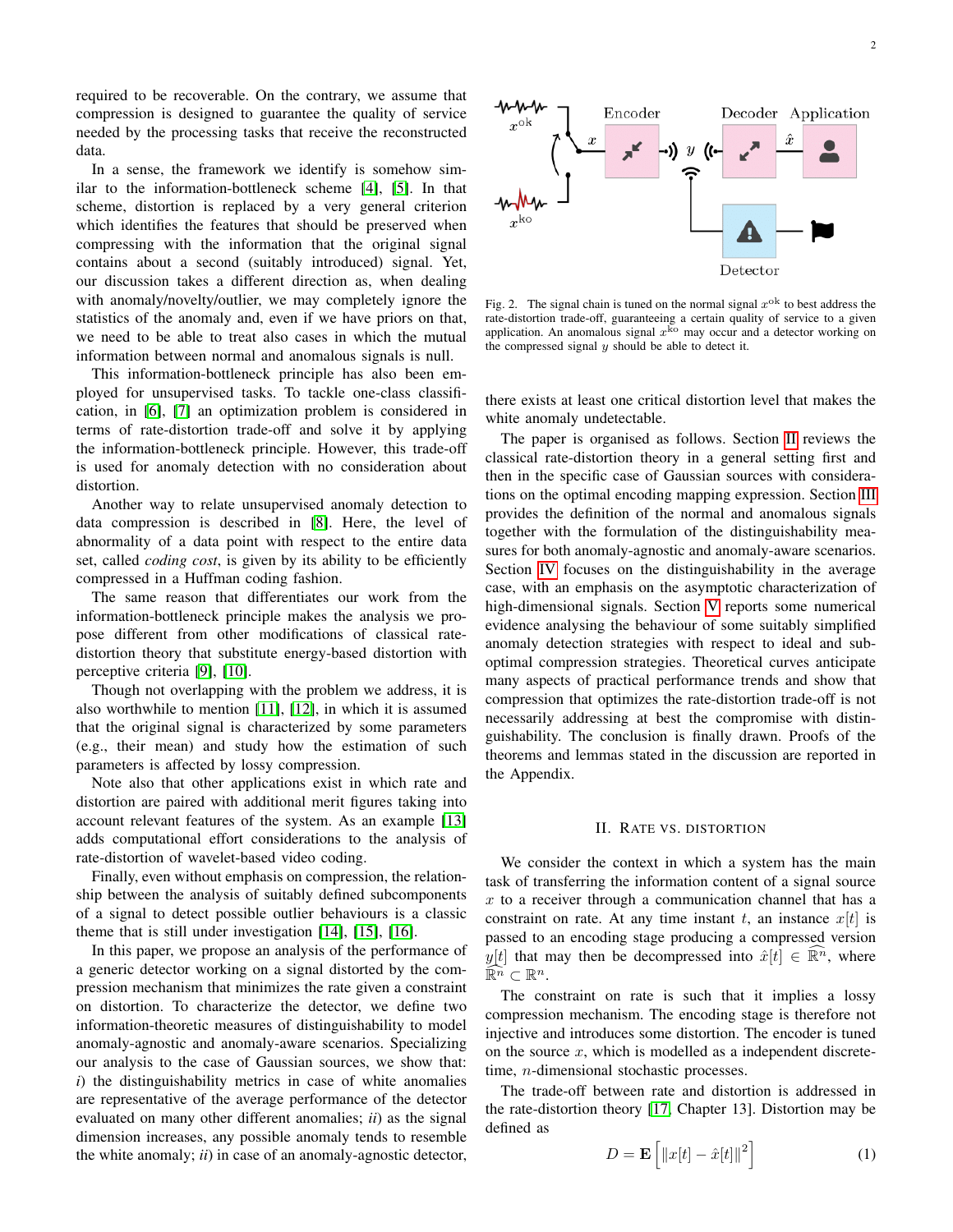where  $\mathbf{E}[\cdot]$  stands for expectation, and the minimal achievable rate  $\rho$  can be expressed as a function of the maximal accepted distortion  $\delta$  as follows [\[17,](#page-13-4) Theorem 13.2.1]

<span id="page-2-1"></span>
$$
\rho(\delta) = \inf_{f_{\hat{x}|x}} I(\hat{x}; x) \quad \text{s.t. } D \le \delta \tag{2}
$$

where  $I(\hat{x};x)$  is the mutual information between  $\hat{x}$  and x [\[17,](#page-13-4) Chapter 8], and  $f_{\hat{x}|x}$  is a conditional probability density function (PDF) modeling the possibly stochastic mapping characterizing the encoder-decoder pair. Although [\[17,](#page-13-4) Theorem 13.2.1] defines the rate-distortion function in the discrete case, it can also be proved for well-behaved continuous sources [\[17,](#page-13-4) Chapter 13] as considered in this work.

If the source is memoryless (thus allowing us to drop the time index  $t$ ) and generates vectors of independent and zeromean Gaussian variables, i.e., when  $x \sim \mathcal{G}(0, \Sigma)$  where  $\Sigma$  is a diagonal covariance matrix such that  $\Sigma = diag(\lambda_0, \dots, \lambda_{n-1})$ with  $\lambda_0 \geq \lambda_1 \geq \cdots \geq \lambda_{n-1} \geq 0$ , then the solution of [\(2\)](#page-2-1) is

$$
\rho = \frac{1}{2} \sum_{j=0}^{n-1} \log_2 \frac{\lambda_j}{\min{\{\theta, \lambda_j\}}} = -\frac{1}{2} \sum_{j=0}^{n-1} \log_2 \tau_j \tag{3}
$$

$$
\delta = \sum_{j=0}^{n-1} \min \{ \theta, \lambda_j \} = \sum_{j=0}^{n-1} \lambda_j \tau_j \tag{4}
$$

where  $\theta \in [0, \lambda_0]$  is the so called reverse water-filling param-eter [\[17,](#page-13-4) Theorem 13.3.3], and  $\tau_j = \min\{1, \theta/\lambda_j\}$  accounts for the fraction of energy cancelled by distortion along the  $j$ -th component.

The coding theorems behind such a classical development imply that the optimal trade-off [\(2\)](#page-2-1) between rate and distortion is asymptotically obtained by simultaneously encoding an increasing number of subsequent source symbols into a single block that can be then reverted to a sequence of distorted symbols. Hence, in principle, the intermediate symbols  $y$ feeding the anomaly detector in Fig. [2](#page-1-1) cause it to work simultaneously on multiple instances of the signals.

Though this is not incoherent with what happens in real detectors that observe more than one suspect instance before declaring an anomaly, we here instead consider a *per-use* analysis which is typical and scales the key merit figures (rate, distortion and, in our case, distinguishability – see Section [III\)](#page-2-0) by the number of source symbols aggregated to obtain them.

This allows us to pursue the classical approach defining a test channel whose single use has the same expected behaviour as the average of infinite uses and, in the case of Gaussian sources, has a particularly simple expression that we derive and exploit to imagine that a source instance  $x$  is encoded into a compressed symbol y from which  $\hat{x}$  can be recovered [\[17,](#page-13-4) Chapter 13], [\[18\]](#page-13-5).

In the same Gaussian framework, it is also possible to derive the PDF of the distorted signal  $\hat{x}$  and the conditional PDF  $f_{\hat{x}|x}$  that stochastically maps an input  $x \sim \mathcal{G}(0, \Sigma)$  to  $\hat{x}$ . If we accept to identify a zero-variance Gaussian with a Dirac's delta and define  $S_{\theta} = I_n - T_{\theta}$  with  $T_{\theta} = \text{diag}(\tau_0, \dots, \tau_{n-1})$  to account for the fraction of energy that survives distortion along each component, then we can derive the following Lemma whose proof is in the Appendix.

<span id="page-2-2"></span>**Lemma 1.** *If*  $x \sim \mathcal{G}(0, Σ)$  *is a memory-less source and we constraint the distortion*  $D \leq \delta$ *, the optimally distorted signal has distribution*

<span id="page-2-4"></span>
$$
\hat{x} \sim \mathcal{G}\left(0, \Sigma S_{\theta}\right) \tag{5}
$$

*and the optimal encoding mapping is*

<span id="page-2-5"></span>
$$
f_{\hat{x}|x}(\alpha,\beta) = G_{\beta S_{\theta},\Sigma S_{\theta}T_{\theta}}(\alpha)
$$
 (6)

*where*  $G_{m,K}(\cdot)$  *represents the PDF of a Gaussian variable with mean* m *and covariance matrix* K*.*

Although in general it is not explicitly reported, the expression of  $f_{\hat{x}|x}$  is important when the compression mechanism is employed to encode a signal different from the one for which it was designed. This is the case of an unexpected anomalous source that replaces the normal signal.

#### III. ANOMALIES AND THEIR DETECTABILITY

<span id="page-2-3"></span><span id="page-2-0"></span>In the path from encoder to decoder, the compressed signal  $y$  may be intercepted for some local processing. The local processing we focus on is the task of distinguishing whether the transmitted signal differs from what is usually observed, i.e., anomaly detection.

To include this aspect in our model, each observable instance  $x[t]$  has to be considered as a realization of two different sources: one modeling the normal behaviour  $x^{ok}$  and one representing an anomaly  $x^{k_0}$ . These two sources are modelled as two discrete-time, stationary, n-dimensional stochastic processes each generating independent and identically distributed (i.i.d.) vectors  $x^{ok} \in \mathbb{R}^n$  and  $x^{ko} \in \mathbb{R}^n$  with different PDFs  $f^{ok}$  :  $\mathbb{R}^n \to \mathbb{R}^+$  and  $f^{ko}$  :  $\mathbb{R}^n \to \mathbb{R}^+$ . As a result, at any time t the observable process is either  $x[t] = x^{\text{ok}}[t]$  or  $x[t] = x^{\text{ko}}[t]$  (visually represented in Fig. [2\)](#page-1-1). Since, we assume the generated vectors as i.i.d. from now on we may drop time indication.

More specifically, according to the framework characterizing Lemma [1,](#page-2-2) we here consider the case in which both sources are Gaussian. In particular we focus on signals with zeromean and covariance matrices  $\Sigma^{ok}$ ,  $\Sigma^{ko} \in \mathbb{R}^{n \times n}$ . In general,  $\Sigma^{ok} \neq \Sigma^{ko}$ , but we will assume  $\text{tr}(\Sigma^{ok}) = \text{tr}(\Sigma^{ko}) = n$ , where  $tr(\cdot)$  stands for matrix trace, meaning that, on the average, each sample in the vector contributes with a unit energy. With the assumption of signals to be zero-mean and of equal energy, we can focus our analysis on one of the possible effects of anomalies, i.e., the distribution of energy over the signal subspace.

Moreover, with no loss of generality, we assume  $\Sigma^{ok} =$ diag  $(\lambda_0^{\text{ok}}, \dots, \lambda_{n-1}^{\text{ok}})$  with  $\lambda_0^{\text{ok}} \geq \lambda_1^{\text{ok}} \geq \dots \geq \lambda_{n-1}^{\text{ok}} \geq 0$ .

The signal  $x$  is encoded with a compression mechanism tailored for the typical condition in which  $x = x<sup>ok</sup>$ . The objective consists in guaranteeing a proper quality of service  $D = \mathbf{E}[\Vert x^{\text{ok}}[t] - \hat{x}^{\text{ok}}[t] \Vert^2] \le \delta$  to the final user. Hence, in this specific case, the rate-distortion function in [\(3\)](#page-2-3) considers  $\Sigma = \Sigma^{\text{ok}}$  and  $f_{\hat{x}|x} = f_{\hat{x}|x}^{\text{ok}}$ .

Simultaneously, a detector observes  $y$  for anomaly detection. Since we assume the decoding stage to be injective,  $y$ brings the same information of  $\hat{x}$  so that, in abstract terms, processing y is equivalent to working on  $\hat{x}$ . As a result, the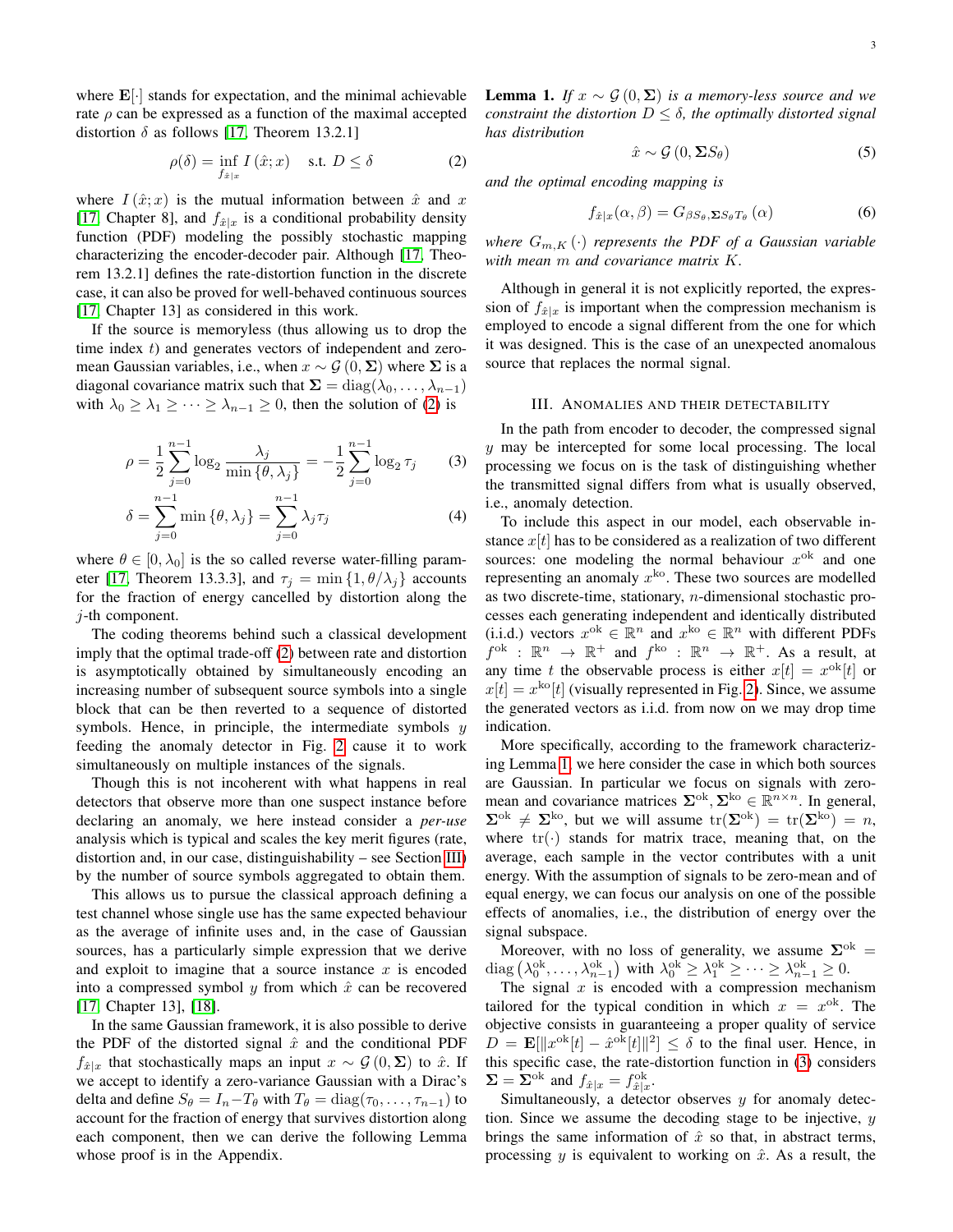detector works on the difference between the two marginal distributions  $f_{\hat{x}}^{\text{ok}}$  and  $f_{\hat{x}}^{\text{ko}}$  that can be computed as follows

$$
f_{\hat{x}}^{\text{ok}}(\alpha) = \int_{\mathbb{R}^n} f_{\hat{x}|x}^{\text{ok}}(\alpha, \beta) f_x^{\text{ok}}(\beta) \text{d}\beta \tag{7}
$$

$$
f_{\hat{x}}^{\text{ko}}(\alpha) = \int_{\mathbb{R}^n} f_{\hat{x}|x}^{\text{ok}}(\alpha, \beta) f_x^{\text{ko}}(\beta) d\beta \tag{8}
$$

From [\(8\)](#page-3-0), it is evident that the compression mechanism  $f_{\hat{x}|x}^{\text{ok}}$ that optimally addresses the rate-distortion trade-off for the normal source is used also on the anomalous instances. Under the i.i.d. Gaussian assumption, [\(7\)](#page-3-1) reduces to [\(5\)](#page-2-4) with  $\Sigma =$  $\Sigma^{ok}$ , while the PDF of  $\hat{x}^{ko}$  is given by the following Lemma, whose proof is in the appendix.

<span id="page-3-2"></span>**Lemma 2.** If an anomalous source  $x^{ko} \sim \mathcal{G}(0, \Sigma^{ko})$  is *encoded with the compression scheme*  $f_{\hat{x}|x}^{\text{ok}}$  *of Lemma [1,](#page-2-2) then* 

<span id="page-3-3"></span>
$$
\hat{x}^{\text{ko}} \sim \mathcal{G}\left(0, S_{\theta} \Sigma^{\text{ko}} S_{\theta} + \theta S_{\theta}\right) \tag{9}
$$

Such a result has two noteworthy corner cases.

- If  $\theta \to 0^+$  there is no distortion. In fact, since  $S_{\theta} = I_n$ , Lemma [2](#page-3-2) gives  $\hat{x}^{\text{ko}} \sim x^{\text{ko}}$ .
- If  $x^{\text{ko}} \sim x^{\text{ok}}$  there is no anomaly,  $\Sigma^{\text{ok}} = \Sigma^{\text{ko}}$ , and

$$
S_{\theta} \Sigma^{\text{ko}} S_{\theta} + \theta S_{\theta} = [S_{\theta} + \theta (\Sigma^{\text{ok}})^{-1}] \Sigma^{\text{ok}} S_{\theta} = \Sigma^{\text{ok}} S_{\theta}
$$

where the last equality holds since  $S_{\theta}$  =  $\max\left\{0, I_n - \theta(\mathbf{\Sigma}^{\text{ok}})^{-1}\right\}$ , the possible disagreements between  $S_{\theta} + \theta (\Sigma^{\text{ok}})^{-1}$  and  $I_n$  correspond to components multiplied by zero by the last  $S_{\theta}$  factor. Hence, Lemma [2](#page-3-2) can be compared with Lemma [1](#page-2-2) to confirm that  $\hat{x}^{\text{ko}} \sim \hat{x}^{\text{ok}}$ .

Lemma [1](#page-2-2) and Lemma [2](#page-3-2) imply that when the normal and anomalous signals are Gaussian before compression, performance of anomaly detectors depends on how much we are capable of distinguishing between the two distributions in [\(5\)](#page-2-4) and [\(9\)](#page-3-3). We quantify the difference between them with two kinds of information-theoretic measures, which model two distinct scenarios, one in which the detector knows both  $f_{\hat{x}}^{\text{ok}}$ and  $f_{\hat{x}}^{\text{ko}}$  and one in which it knows only  $f_{\hat{x}}^{\text{ok}}$ .

To proceed further it is convenient to define the functional

$$
L(x';x'') = -\int_{\mathbb{R}^n} f_{x'}(\alpha) \log_2 [f_{x''}(\alpha)] \, d\alpha \qquad (10)
$$

that is the average coding rate, measured in bits per symbol, of a source characterized by the PDF  $f_{x}$  with a code optimized for a source with PDF  $f_{x''}$ , so that  $L(x; x)$  is equal to the differential entropy of  $x$  [\[17,](#page-13-4) Chapter 8]. As an alternative statistical point of view, if  $f_{x}$  is the PDF of the symbols generated by a source  $x'$ ,  $f_{x''}$  is the PDF of the symbols generated by a source  $x''$  and  $\ell_x(\alpha) = -\log_2 f_x(\alpha)$  is the negative log-likelihood that the symbol  $\alpha$  has been generated by the sources x, then  $L(x'; x'') = \mathbf{E}[\ell_{x''}(\alpha)|x']$ , i.e., the average negative likelihood that an instance is generated by the source  $x''$  when it is actually generated by the source  $x'$ .

Within the Gaussian assumption, we can derive the analytical expression for  $L$  in the following Lemma whose derivation is in the appendix.

<span id="page-3-6"></span>**Lemma 3.** If 
$$
x' \sim \mathcal{G}(0, \Sigma')
$$
 and  $x'' \sim \mathcal{G}(0, \Sigma'')$  then

<span id="page-3-5"></span>
$$
L(x';x'') = \frac{1}{2\ln 2} \left\{ \ln \left[ (2\pi)^n |\mathbf{\Sigma}''| \right] + \text{tr} \left[ (\mathbf{\Sigma}'')^{-1} \mathbf{\Sigma}' \right] \right\} (11)
$$

<span id="page-3-1"></span><span id="page-3-0"></span>*where* | · | *indicates the determinant of its matrix argument.*

#### *A. Distinguishability in anomaly-agnostic detection*

When  $f_{\hat{x}}^{\text{ko}}$  is unknown and only  $f_{\hat{x}}^{\text{ok}}$  is given, we can only consider the average coding rates referring to code optimized for  $\hat{x}^{\text{ok}}$ , i.e.,  $L(\hat{x}^{\text{ko}}; \hat{x}^{\text{ok}})$  and  $L(\hat{x}^{\text{ok}}; \hat{x}^{\text{ok}})$ . One may quantify the difference between the normal behaviour and an anomalous one by measuring the increase or decrease in the average coding rate with respect to the expected case  $L(\hat{x}^{\text{ok}}; \hat{x}^{\text{ok}})$  as follows:

$$
\zeta = L\left(\hat{x}^{\text{ko}}; \hat{x}^{\text{ok}}\right) - L\left(\hat{x}^{\text{ok}}; \hat{x}^{\text{ok}}\right) \tag{12}
$$

<span id="page-3-4"></span>
$$
= \int_{\mathbb{R}^n} \left[ f_x^{\text{ok}}(\alpha) - f_{\hat{x}}^{\text{ko}}(\alpha) \right] \log_2 f_x^{\text{ok}}(\alpha) d\alpha \qquad (13)
$$

Since there may be anomalies whose encoding yields a lower rate with respect to normal signals,  $\zeta$  is not always positive. As a result, a distinguishability measure is given by considering its magnitude, i.e.,  $|\zeta|$ .

From a statistical perspective,  $\zeta$  corresponds to the difference in the expectations of the negative log-likelihood that  $\alpha$ is normal given either  $\alpha$  is actually an instance of  $\hat{x}^{\text{ok}}$  or  $\hat{x}^{\text{ko}}$ 

$$
\zeta = \mathbf{E}\left[\ell_{\hat{x}}^{\text{ok}}(\alpha)|\hat{x}^{\text{ko}}\right] - \mathbf{E}\left[\ell_{\hat{x}}^{\text{ok}}(\alpha)|\hat{x}^{\text{ok}}\right]
$$

The use of the quantity  $\ell_{\hat{x}}^{\text{ok}}(\alpha) = -\log_2 f_{\hat{x}}^{\text{ok}}(\alpha)$  can be found in other anomaly detection related works, e.g., in [\[8\]](#page-12-7) where it is referred as a *coding cost* of  $\alpha$ .

With the assumption of Gaussian sources, the optimal encoder (in the rate-distortion sense) lets survive only the components *j* for which  $\lambda_j^{\text{ok}} > \theta$ . Hence,  $f_{\hat{x}}^{\text{ok}}$  and  $f_{\hat{x}}^{\text{ko}}$  given in [\(5\)](#page-2-4) and [\(9\)](#page-3-3) have only the first  $n_\theta$  components non-null with  $n_{\theta} = \arg \max_j {\lambda_j^{ok}} > \theta$ . The other  $n - n_{\theta}$  components are set to 0 and thus cannot be used to tell anomalous from normal cases. We therefore focus on the first  $n_{\theta}$  components of  $\hat{x}^{\text{ok}}$ and  $\hat{x}^{\text{ko}}$  which are Gassian with covariance matrices  $\hat{\Sigma}_{\theta}^{\text{ok}}$  and  $\hat{\Sigma}_{\theta}^{\rm ko}$  corresponding to the  $n_{\theta} \times n_{\theta}$  upper-left submatrix of  $\sum^{\alpha k} S_{\theta}$  in [\(5\)](#page-2-4) and of  $S_{\theta} \Sigma^{\alpha k} S_{\theta} + \theta S_{\theta}$  in [\(9\)](#page-3-3), respectively.

By properly combining the definition of  $\zeta$  in [\(12\)](#page-3-4) with the expression of  $L$  within the Gaussian assumption in [\(11\)](#page-3-5), we obtain

$$
\zeta = \frac{1}{2\ln 2} \text{tr}\left[\tilde{\Sigma}_{\theta} - I_{n_{\theta}}\right]
$$
 (14)

where  $\tilde{\Sigma}_{\theta} = (\hat{\Sigma}_{\theta}^{ok})^{-1} \hat{\Sigma}_{\theta}^{ko}$  which corresponds to the  $n_{\theta} \times n_{\theta}$ upper-left submatrix of  $(\mathbf{\Sigma}^{\text{ok}})^{-1} \mathbf{\Sigma}^{\text{ko}} S_{\theta} + T_{\theta}$ . Note that, since  $\hat{\Sigma}_{\theta}$  is linear with respect to  $\hat{\Sigma}_{\theta}^{ko}$ , so is  $\zeta$ . In addition,  $\zeta$  vanishes when  $\hat{\Sigma}_{\theta}^{\text{ok}} = \hat{\Sigma}_{\theta}^{\text{ko}}$ .

As a noteworthy particular case, when the normal signal is white, i.e., when  $\Sigma^{ok} = I_n$ , we have that  $\theta \in [0,1]$  and that for any  $\theta$  < 1,  $T_{\theta} = \theta I_n$  and  $n_{\theta} = n$ . Hence,  $\tilde{\Sigma}_{\theta} =$  $(1 - \theta)\Sigma^{k\circ} + \theta I_n$  that leads to  $\zeta = 0$ . This result is not surprising since the distinguishability modelled by  $|\zeta|$  depends only on the statistics of  $x<sup>ok</sup>$  that has no exploitable structure.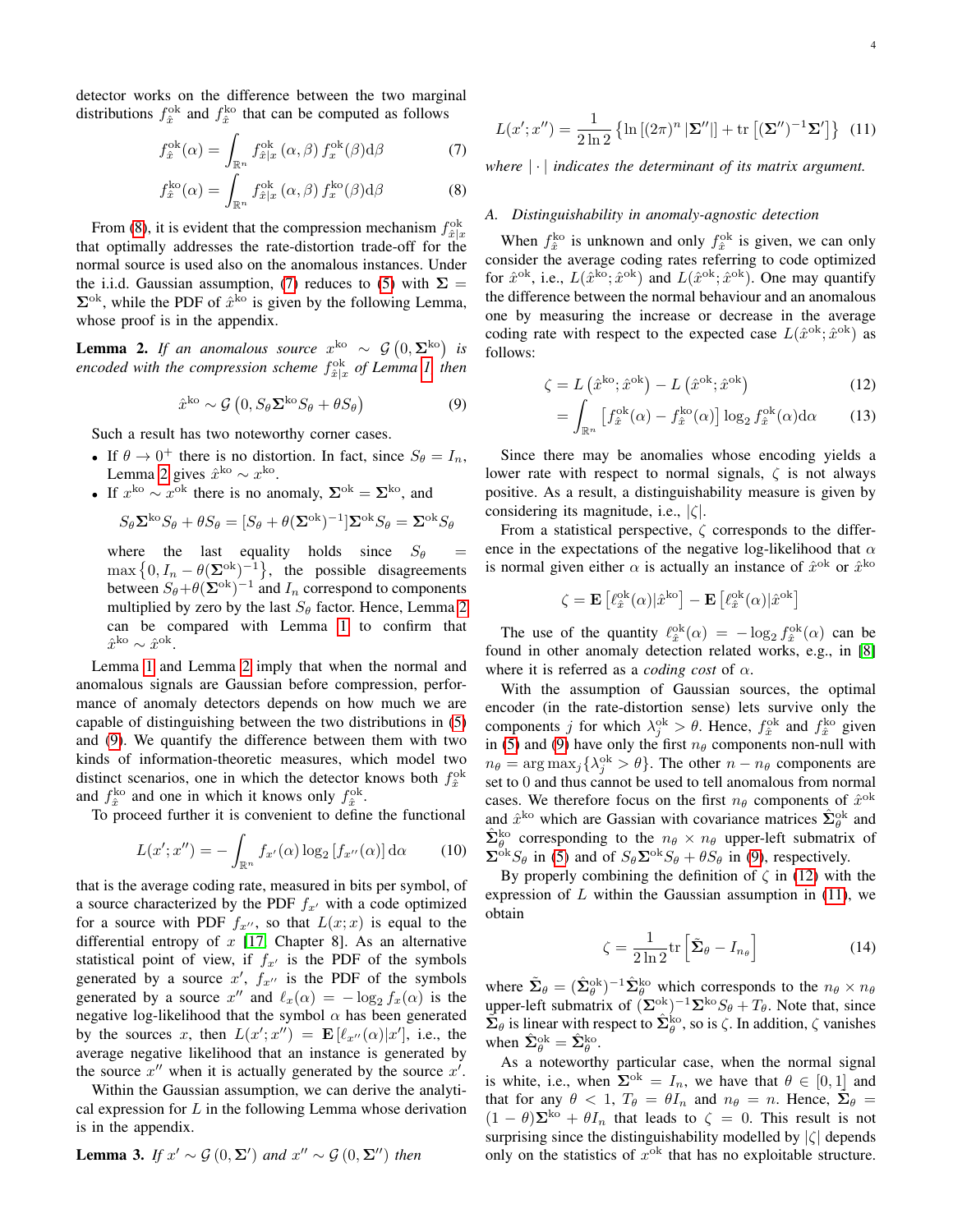### *B. Distinguishability in anomaly-aware detection*

When both  $f_{\hat{x}}^{\text{ok}}$  and  $f_{\hat{x}}^{\text{ko}}$  are known, the anomaly detection task reduces to a binary classification problem for which we may resort to the Neyman Pearson Lemma [\[17,](#page-13-4) Theorem 12.7.1], [\[19,](#page-13-6) Theorem 3.1]. This lemma can be understood in the sense that the cardinal quantity to observe is

$$
r(\alpha) = \log_2 \left[ \frac{f_{\hat{x}}^{\text{ko}}(\alpha)}{f_{\hat{x}}^{\text{ok}}(\alpha)} \right]
$$

which can be interpreted as a measure of abnormality of  $\alpha$ , i.e., a score that the detector employs to distinguish whether the single  $\alpha$  behaves normally or not. Consequently, one may measure the distinguishability between the distributions  $f_{\hat{x}}^{\text{ok}}$ and  $f_{\hat{x}}^{ko}$  as the difference between the score observed in average when  $\hat{x} = \hat{x}^{\text{ok}}$  and the score obtained in average when  $\hat{x} = \hat{x}^{\text{ko}}$ .

$$
\kappa = \mathbf{E}\left[r(\alpha)|\hat{x}^{\text{ko}}\right] - \mathbf{E}\left[r(\alpha)|\hat{x}^{\text{ok}}\right]
$$
 (15)

$$
= \int_{\mathbb{R}^n} f_x^{ko}(\alpha) \log_2 \left[ \frac{f_x^{ko}(\alpha)}{f_x^{ok}(\alpha)} \right] d\alpha + + \int_{\mathbb{R}^n} f_x^{ok}(\alpha) \log_2 \left[ \frac{f_x^{ok}(\alpha)}{f_x^{ko}(\alpha)} \right] d\alpha
$$
 (16)

$$
= L\left(\hat{x}^{\text{ko}}; \hat{x}^{\text{ok}}\right) - L\left(\hat{x}^{\text{ko}}; \hat{x}^{\text{ko}}\right) ++ L\left(\hat{x}^{\text{ok}}; \hat{x}^{\text{ko}}\right) - L\left(\hat{x}^{\text{ok}}; \hat{x}^{\text{ok}}\right)
$$
(17)

$$
= \mathcal{D}_{\text{KL}}\left(f_{\hat{x}}^{\text{ko}}\|f_{\hat{x}}^{\text{ok}}\right) + \mathcal{D}_{\text{KL}}\left(f_{\hat{x}}^{\text{ok}}\|f_{\hat{x}}^{\text{ko}}\right) \tag{18}
$$

where, given distributions  $f'$  and  $f''$ ,  $\mathcal{D}_{\text{KL}}(f'||f'')$  refers to the Kullback-Leibler divergence [\[17,](#page-13-4) Chapter 2], of which  $\kappa$ results to be the symmetrized version.

The measure  $\kappa$  models a detector that knows the distributions of both normal and anomalous sources such that their optimal codes are also known. From [\(17\)](#page-4-1), it is evident that  $\kappa$ may be interpreted as the sum of the differences in the average coding rate for both distorted sources with a code optimized for the normal source  $L(\hat{x}^{ko}; \hat{x}^{ok}) - L(\hat{x}^{ok}; \hat{x}^{ok})$  and optimized for the anomalous source  $\hat{L} (\hat{x}^{\text{ok}}; \hat{x}^{\text{ko}}) - \hat{L} (\hat{x}^{\text{ko}}; \hat{x}^{\text{ko}}).$ Since the average coding rate is expected to be shorter when employed to code a source for which it is optimized, these differences are expected to be greater when the difference of two distributions  $f_{\hat{x}}^{\text{ok}}$  and  $f_{\hat{x}}^{\text{ko}}$  increases. As a result, large  $\kappa$ values correspond to system configurations with high detection capability.

Differently from  $\zeta$ ,  $\kappa$  is a quantity that is always positive and can be directly used as distinguishability measure.

Within the Gaussian assumption, the distiguishability measure  $\kappa$  becomes

$$
\kappa = \frac{1}{2\ln 2} \text{tr} \left[ \tilde{\Sigma}_{\theta} + \tilde{\Sigma}_{\theta}^{-1} - 2I_{n_{\theta}} \right]
$$
(19)

from which it is evident that  $\kappa$  is convex with respect to  $\hat{\Sigma}_{\theta}^{\text{ko}}$ and, as for  $\zeta$ ,  $\kappa$  vanishes for  $\hat{\Sigma}_{\theta}^{\text{ok}} = \hat{\Sigma}_{\theta}^{\text{ko}}$ .

As a final remark, coherently with the typical *per use* analysis, distinguishability measures implicitly consider detectors that scrutiny an increasing number of subsequent source instances and scale their performance by such a number. Hence, as rate and distortion coming from [\(2\)](#page-2-1) are best-case bounds that can be approximated by increasing the complexity of the system, the distinguishability measures indicate how fast a detector accumulates information allowing to declare an anomaly. The higher such a figure, the lower the number of subsequent symbols needed to arrive at a conclusion or, alternatively, the higher the confidence in a conclusion drawn after analyzing as single instance.

# <span id="page-4-0"></span>IV. AVERAGE AND LARGE-WINDOW DISTINGUISHABILITY

## <span id="page-4-2"></span>*A. Average on the set of possible anomalies*

Anomalies modelled as zero-mean Gaussian vectors with fixed energy, are completely defined by their covariance matrix  $\Sigma^{\text{ko}}$  where  $\text{tr}(\Sigma^{\text{ko}}) = n$ . We decompose  $\Sigma^{\text{ko}} = U^{\text{ko}} \Lambda^{\text{ko}} U^{\text{ko}}$ with  $\Lambda^{ko} = \text{diag}(\lambda_0^{ko}, \dots, \lambda_{n-1}^{ko})$  and  $U^{ko}$  orthonormal.

The set of all possible  $\lambda^{k\text{o}} = (\lambda_0^{k\text{o}}, \dots, \lambda_{n-1}^{k\text{o}})^\top$  is

$$
\mathbb{S}^{n} = \left\{ \lambda \in \mathbb{R}^{+n} \vert \sum_{j=0}^{n-1} \lambda_{j} = n \right\}
$$

while the set of all possible  $U^{k\text{o}}$  is that of orthonormal matrices

$$
\mathbb{O}^n = \left\{ U \in \mathbb{R}^{n \times n} | U^\top U = I_n \right\}
$$

<span id="page-4-1"></span>By indicating with  $U(\cdot)$  the uniform distribution in the argument domain, we will assume that when  $\lambda^{k\alpha}$  is not known then  $\lambda^{k\circ} \sim \mathcal{U}(\mathbb{S}^n)$  and, similarly, when  $U^{k\circ}$  is not known then  $U^{\text{ko}} \sim \mathcal{U}\left(\mathbb{O}^n\right)$ , independently of  $\lambda^{\text{ko}}$ .

Note now that  $\mathbb{S}^n$  is invariant with respect to any permutation of the  $\lambda_j$ . Since  $\lambda^{k\text{o}} \sim \mathcal{U}(\mathbb{S}^n)$ , also  $\mathbf{E}[\lambda^{k\text{o}}]$  must be invariant with respect to the same permutations so that  $\mathbf{E}[\lambda_j^{\rm ko}] = \mathbf{E}[\lambda_k^{\rm ko}]$  for any j, k. Since  $\lambda^{\rm ok}$  has a constrained sum and is the diagonal of  $\Lambda^{k\circ}$  we have  $\mathbf{E}[\Lambda^{k\circ}] = I_n$ . This implies

$$
\mathbf{E}\left[\mathbf{\Sigma}^{\text{ko}}\right] = \mathbf{E}\left[U^{\text{ko}}\Lambda^{\text{ko}}U^{\text{ko}}^{\mathsf{T}}\right]
$$

$$
= \mathbf{E}\left[U^{\text{ko}}\mathbf{E}\left[\Lambda^{\text{ko}}\right]U^{\text{ko}}^{\mathsf{T}}\right]
$$

$$
= \mathbf{E}\left[U^{\text{ko}}U^{\text{ko}}^{\mathsf{T}}\right] = I_n
$$
(20)

Hence, in our setting, the average anomaly is white and we may compute the corresponding distinguishability measures  $\zeta_I$ and  $\kappa_I$ , i.e.,  $\zeta$  and  $\kappa$  when  $\Sigma^{\rm ko} = I_n$ . Note that, in this case,  $\tilde{\Sigma}_{\theta}$  is the  $n_{\theta} \times n_{\theta}$  upper-left submatrix of  $(\Sigma^{ok})^{-1}S_{\theta} + T_{\theta}$ , which is a diagonal matrix whose diagonal elements are

$$
u_{\theta,j} = \frac{1}{\lambda_j^{ok}} \left( 1 - \frac{\theta}{\lambda_j^{ok}} \right) + \frac{\theta}{\lambda_j^{ok}}
$$

<span id="page-4-4"></span>With these quantities, the expressions of the distinguishability measures become

<span id="page-4-3"></span>
$$
\zeta_I = \frac{1}{2\ln 2} \sum_{j=0}^{n_{\theta}-1} (u_{\theta,j} - 1)
$$
 (21)

$$
\kappa_I = \frac{1}{2\ln 2} \sum_{j=0}^{n_{\theta}-1} \left( u_{\theta,j} + \frac{1}{u_{\theta,j}} - 2 \right) \tag{22}
$$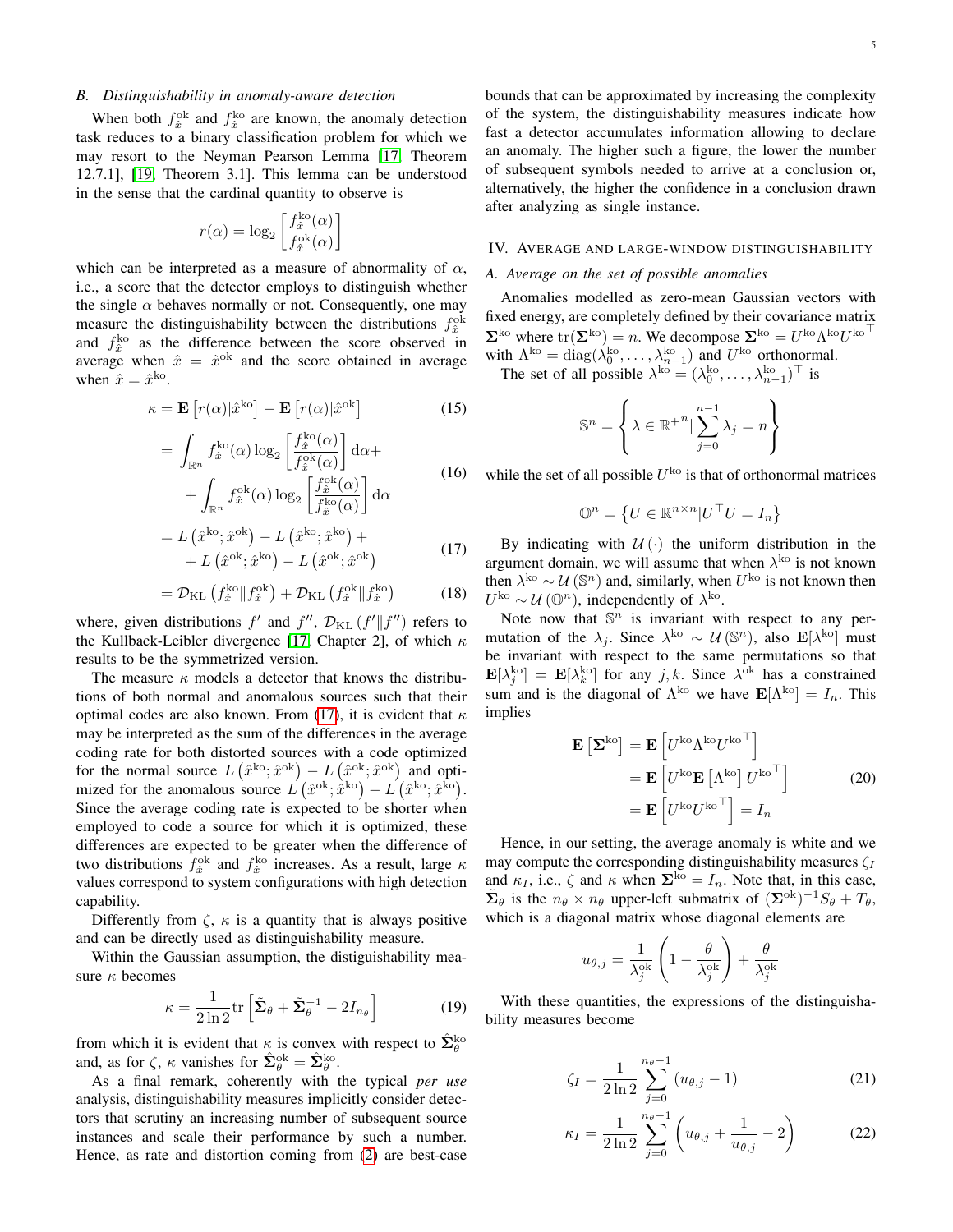Note that due to the Jensen's inequality, the linearity of  $\zeta$ and the convexity of  $\kappa$ , we have  $\zeta_I = \mathbf{E}[\zeta]$  and  $\kappa_I \leq \mathbf{E}[\kappa]$ .

Moreover, the very simple structure of  $\zeta_I$  allows the derivation of the following Theorem whose proof is in the appendix.

<span id="page-5-1"></span>**Theorem 1.** If  $\bar{k} = \arg \max_k \{ \lambda_k^{ok} \geq \lambda_k^{ko} = 1 \}$ , then  $\zeta_I = 0$ *for at least one point*  $0 < \theta < \lambda_k^{\text{o}k}$ 

Considering a white anomaly, the intuition behind this theorem is the following. When distortion is null (no compression), since  $\hat{x}^{ko}$  and  $\hat{x}^{ok}$  have the same average energy and the coding is tuned on  $\hat{x}^{\text{ok}}, L(\hat{x}^{\text{ko}}, \hat{x}^{\text{ok}}) > L(\hat{x}^{\text{ok}}, \hat{x}^{\text{ok}})$  such that  $\zeta_I$  is positive. On the other hand, when distortion is so high that only the first component of  $x^{ok}$  survives, i.e.,  $\hat{\Sigma}_{\theta}^{ok} = \lambda_0^{ok} - \theta$ , a single component also survives in  $\hat{x}^{ko}$ . In this setting,  $\zeta_I$ depends on the difference between the two scalar quantities  $\hat{\Sigma}_{\theta}^{\text{ok}}$  and  $\hat{\Sigma}_{\theta}^{\text{ko}}$ . With few numerical manipulations, it is possible to prove that  $\hat{\Sigma}_{\theta}^{\text{ok}} > \hat{\Sigma}_{\theta}^{\text{ko}}$  thus  $\zeta_I$  results to be negative. Since  $\zeta_I$  is continuous in  $\theta$ , it must pass through zero at least once. Therefore, at least one critical level of distortion exists that makes the detectors that do not use the information of the anomaly ineffective.

#### *B. Asymptotic distinguishability*

White signals are not only the average anomalies but are also *typical* anomalies in a sense specified by the following Theorem whose proof is in the appendix.

<span id="page-5-2"></span>**Theorem 2.** If  $\lambda^{k\text{o}} \sim \mathcal{U}(\mathbb{S}^n)$  and  $U^{k\text{o}} \sim \mathcal{U}(\mathbb{O}^n)$  then, as  $n \to \infty$ ,  $\Sigma^{ko} = U^{ko} \text{diag}(\lambda_0^{ko}, \dots, \lambda_{n-1}^{ko}) U^{ko}$ <sup>T</sup> *tends to*  $I_n$  *in probability.*

Hence, when  $n$  increases, most of the possible anomalies behave as white signals, i.e.,  $\zeta$  tends to  $\zeta_I$ , that thus enjoys the property shown in Theorem [1.](#page-5-1) From an anomaly detection perspective, if the signal is characterized by a sufficiently large dimension  $n$ , the designer may consider the white anomaly as a reference.

#### V. NUMERICAL EXAMPLES

<span id="page-5-0"></span>In this section we match the theoretical derivations with the quantitative assessment of the performance of some practical anomaly detectors applied to compressed signals.

Normal signals are assumed to be  $x^{ok} \sim \mathcal{G}(0, \Sigma^{ok})$  where  $\Sigma$ <sup>ok</sup> is the diagonal matrix of the eigendecomposition of the matrix  $\Sigma = U \Sigma^{\text{ok}} U^{\top}$  , with  $\Sigma_{j,k} = \omega^{|j-k|}$ , for  $j,k =$  $0, \ldots, n - 1$  and U an orthonormal matrix. The parameter  $\omega$  is set to yield a different degree of non-whiteness measured with the so-called *localization* defined as

$$
\mathcal{L}_{x^\text{ok}} = \frac{\text{tr}(\boldsymbol{\Sigma}^\text{ok}^2)}{\text{tr}^2(\boldsymbol{\Sigma}^\text{ok})} - \frac{1}{n}
$$

The localization goes from  $\mathcal{L}_{x}$ <sup>ok</sup> = 0 when the signal is white to  $\mathcal{L}_{x}$ <sup>ok</sup> = 1 –  $\frac{1}{n}$  when all the energy is concentrated along a single direction of the signal space (see [\[20\]](#page-13-7) for more details). To show the effect of realistic localization [\[21\]](#page-13-8) we consider values of  $\omega$  corresponding to  $\mathcal{L}_{x}$ <sup>ok</sup>  $\in \{0, 0.05, 0.2\}.$ 



<span id="page-5-3"></span>Fig. 3. Trend of  $\Delta_2 = \frac{1}{n} \sqrt{\sum_{j,k=0}^{n-1} \left[\sum_{j,k}^{k_0} - (I_n)_{j,k}\right]^2}$  and  $\Delta_{\infty}$  $\max_{j,k} \left| \sum_{j,k}^{\text{ko}} - (I_n)_{j,k} \right|$  when n increases. Solid lines are mean trends while shaded areas contain 98% of the population.

Anomalous signals are generated as  $x^{\text{ko}} \sim \mathcal{G}(0, \Sigma^{\text{ko}})$ , where  $\Sigma^{\text{ko}} = U^{\text{ko}} \Lambda^{\text{ko}} U^{\text{ko}}^{\top}$  is randomly picked according to the uniform distribution defined in Section [IV-A.](#page-4-2)

To generate  $\lambda^{k\circ} \sim \mathcal{U}(\mathbb{S}^n)$ , we follow [\[22\]](#page-13-9) to first draw  $\xi_i \sim \mathcal{U}([0,1])$  for  $j=0,\ldots,n-1$  and then set

$$
\lambda_j^{\text{ko}} = \frac{\log \xi_j}{\sum_{k=0}^{n-1} \log \xi_k}
$$

To generate  $U^{\text{ko}} \sim \mathcal{U}(\mathbb{O}^n)$ , we follow [\[23\]](#page-13-10) and start by generating a matrix A within the Ginibre ensemble [\[24\]](#page-13-11), i.e., with independent entries  $A_{i,k} \sim \mathcal{G}(0,1)$  for  $j, k = 0, \ldots, n-1$ 1. We then set  $U^{\text{ko}}$  to the orthonormal factor of the  $QR$ decomposition of A.

A first use of this random sampling is the possibility of pairing Theorem [2](#page-5-2) with some numerical evidence. Fig. [3](#page-5-3) reports the vanishing trend of the average squared and uniform deviation from  $I_n$  of a population of uniformly distributed covariance matrices  $\Sigma^{ko}$ . Though not a theoretical result, note that empirical evidence supports a classical  $1/\sqrt{n}$  convergence.

As far as detector assessment is concerned, we decide to set  $n = 32$  and consider three compression techniques tuned to the normal signal and applied to both normal and anomalous instances. More specifically, x is mapped to  $\hat{x}$  by

- the minimum-rate-given-distortion compression in [\(6\)](#page-2-5) (Rate-Distortion Compression RDC);
- projecting  $x$  along the subspace spanned by the eigenvectors of  $\Sigma^{ok}$  with the largest eigenvalues (Principal Component Compression PCC);
- a family of autoencoders [\[25,](#page-13-12) Chapter 14] with an increasingly deficient latent representation (Auto-Encoder Compression  $AEC$ ). Assuming that p is the dimensionality of the representation, the encoder is a neural network with fully connected layers of dimensions  $n$ ,  $4n$ ,  $2n$ ,  $p$ , and the decoder is the dual network whose layers have dimensions  $2n$ ,  $4n$ , and n and the number of inputs is p. The family of autoencoders is trained to minimize distortion computed as in [\(1\)](#page-1-2). To smooth performance degradation we first train an autoencoder with  $p = n - 1$ . Then, the node of the latent representation along which we measure the least average energy is dropped to produce a smaller network with an  $(p - 1)$ -dimensional latent space. The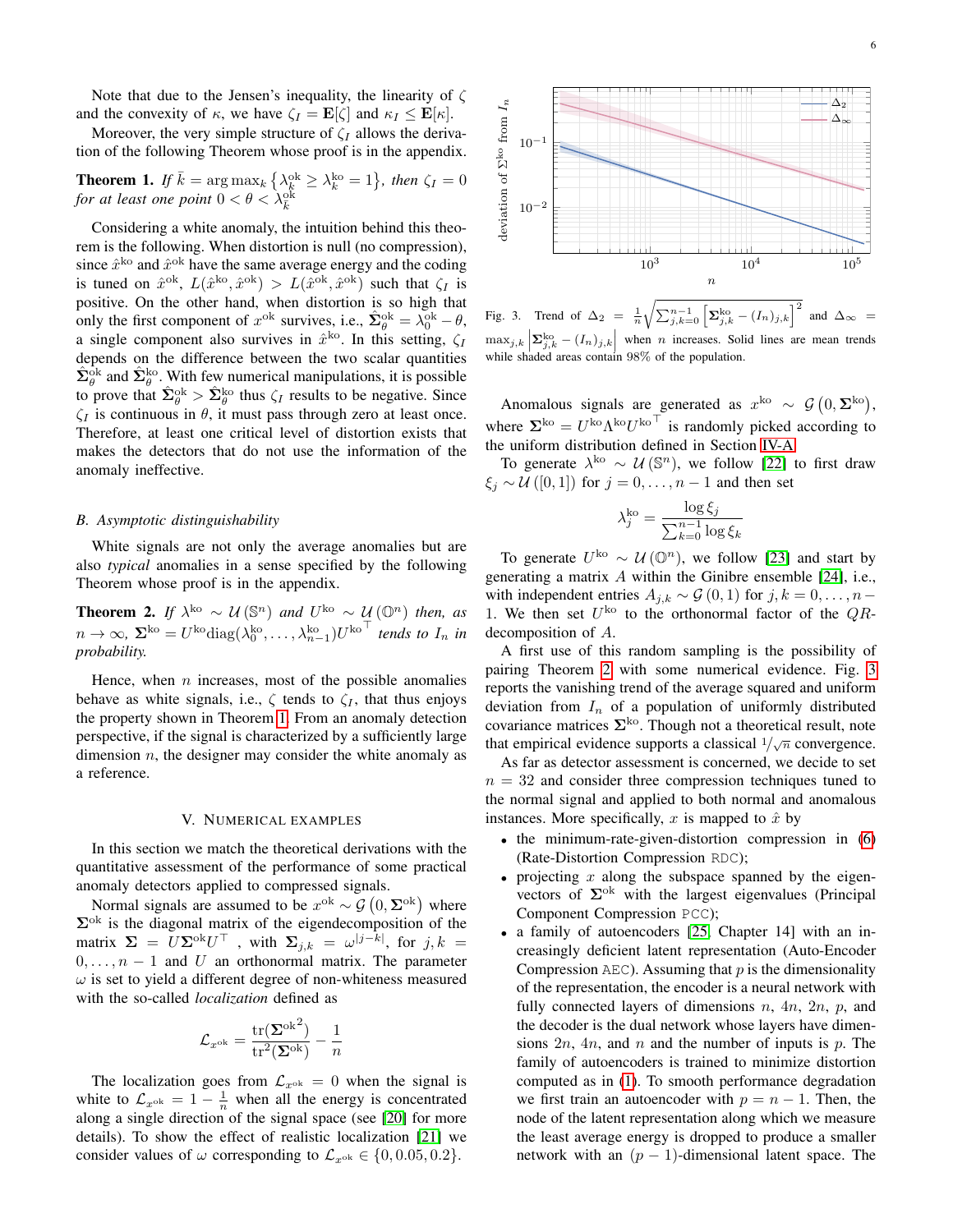

<span id="page-6-0"></span>Fig. 4. Rate distortion curves for the three compression schemes we consider and for different value of the localization of the original signal.

obtained network is re-trained using the previous weights as initialization. This process is repeated decreasing  $p$  and thus considering larger distortion values.

These three schemes address in a different way the tradeoff between compression and distortion. Since we refer to a theoretical model based on continuous quantities and for which rate is potentially infinite, the compressors have to be paired with a quantization stage ensuring that rate values are finite. In particular we encode each component of  $\hat{x}$  with 16 bits and this yields rates of less than  $16n = 512$  bits per time step. We assume that quantization is fine enough to substantially preserve the Gaussian distribution of  $\hat{x}$  and thus evaluate the mutual information between x and  $\hat{x}$  as if they were jointly gaussian with a covariance matrix that we estimate by Monte Carlo simulation [\[26\]](#page-13-13). Such estimation yields the rate-distortion curves in Fig. [4.](#page-6-0)

As expected, RDC yields the smallest rates while PCC gives the largest ones. Between the two we have AEC, whose performance depends on the effectiveness of the training.

Note that, only the results of Fig. [4](#page-6-0) refer to the additional quantization stage, while in the remaining part of our analysis we consider continuous sources.

The compressed version of the signal is then passed to a detector whose task is to compute a score such that highscore instances should be more likely to be anomalous. The final binary decision is taken by matching the score against a threshold.

We consider two detectors not relying on information of the anomaly

- a Likelihood Detector (LD) whose score is the same considered for  $\zeta$ , so that to each instance x we associate the score  $\ell_{\hat{x}}^{\text{ok}}(\hat{x}) = -\log f_{\hat{x}}^{\text{ok}}(\hat{x});$
- a One-Class Support-Vector Machine (OCSVM) [\[27\]](#page-13-14) with a Gaussian kernel<sup>[1](#page-6-1)</sup>, trained on a set of instances of normal signals contaminated by 1% of unlabelled white instances to help the algorithm in finding the envelope of normal instances.

We also consider two detectors that are able to leverage information on the anomaly

TABLE I

<span id="page-6-3"></span>NUMBER OF ANOMALIES  $(\mathbf{\Sigma}^{ko})$  AND, FOR EACH ANOMALY, THE NUMBER OF NORMAL (ok) AND ANOMALOUS (ko) SIGNAL INSTANCES USED IN THE TRAINING AND ASSESSMENT OF THE DETECTORS.

| detector     | training             |                                       |        |                      | assessment |                                     |  |
|--------------|----------------------|---------------------------------------|--------|----------------------|------------|-------------------------------------|--|
|              | $\# \Sigma^{\rm ko}$ | #instances $\times\Sigma^{k\text{o}}$ |        | $\# \Sigma^{\rm ko}$ |            | #instances $\times \Sigma^{k\circ}$ |  |
|              |                      | ok                                    | ko     |                      | ok         | ko                                  |  |
| LD           |                      |                                       |        | $10^{3}$             | $10^{3}$   | $10^{3}$                            |  |
| <b>OCSVM</b> |                      | $99 \times 10^3$                      | $10^3$ | $10^{3}$             | $10^{3}$   | $10^{3}$                            |  |
| <b>NPD</b>   |                      |                                       |        | $10^{3}$             | $10^{3}$   | $10^{3}$                            |  |
| <b>DNN</b>   | 50                   | 10 <sup>5</sup>                       | 105    | 50                   | $10^{5}$   | $10^{5}$                            |  |

- a Neyman-Pearson Detector (NPD), whose score is the same considered for  $\kappa$ , so that to instance x we associate the score  $r(\hat{x}) = \log f_{\hat{x}}^{\text{ko}}(\hat{x}) - \log f_{\hat{x}}^{\text{ok}}(\hat{x});$
- a Deep Neural Network (DNN) with three fully connected hidden layers with  $p$ ,  $2n$ ,  $n$  neurons with ReLu activations and a final sigmoid neuron producing the score. The network is trained<sup>[2](#page-6-2)</sup> with a binary cross-entropy loss against a dataset containing labelled normal and anomalous instances.

LD and NPD detectors can be employed only on signals compressed by RDC or by PCC method since they rely on the statistical characterization of the signals that is not available after the nonlinear processing in AEC.

Table [I](#page-6-3) shows how many different anomalies and how many signal instances are generated for the training (when needed) and for the assessment of the detectors. Note that in the DNN case we limited the analysis to 50 anomalies since the training process must be repeated for each of them.

To be independent of the choice of thresholds, detectors' performance is assessed by the Area-Under-the-Curve (AUC) methodology [\[29\]](#page-13-15). AUC estimates the probability that given a random normal instance and a random anomalous instance, the former has a lower score with respect to the latter, as it should be in an ideal setting. Hence, AUC is a positive performance index.

Clearly, detectors with AUC =  $\frac{1}{2}$  are no better than coin tossing. Yet, if AUC  $\langle \frac{1}{2}, \rangle$  the score has some ability to distinguishing normal and anomalous signals if it is interpreted in a reverse way. Hence, it is convenient to set our *empirical distinguishability* measure to

$$
\psi = \begin{cases} \text{AUC} & \text{if AUC} \ge \frac{1}{2} \\ 1 - \text{AUC} & \text{if AUC} < \frac{1}{2} \end{cases}
$$

Note that, if AUC must be estimated from samples, reversing values lower than  $\frac{1}{2}$  is not always possible. There are classes of estimators for which values less than  $\frac{1}{2}$  are not reliable [\[30\]](#page-13-16), [\[31\]](#page-13-17). From now on, we report results referring to AUC estimated as in [\[29\]](#page-13-15) for which reversing values lower than  $\frac{1}{2}$  is possible.

<span id="page-6-1"></span><sup>&</sup>lt;sup>1</sup>The signal components are normalized by their variance and the scale parameter of the Gaussian kernel is fixed to  $1/n_{\theta}$ .

<span id="page-6-2"></span><sup>2</sup>Training of DNN involves the backpropagation algorithm with ADAM optimizer [\[28\]](#page-13-18), a batch-size of 20 instances, and an initial learning rate of 0.01 that is scaled by 0.2 any 5 epochs for which the validation loss is not decreasing where the validation set consists of the 10% of the instances initially devoted to the training. These training parameters are the result of a tuning.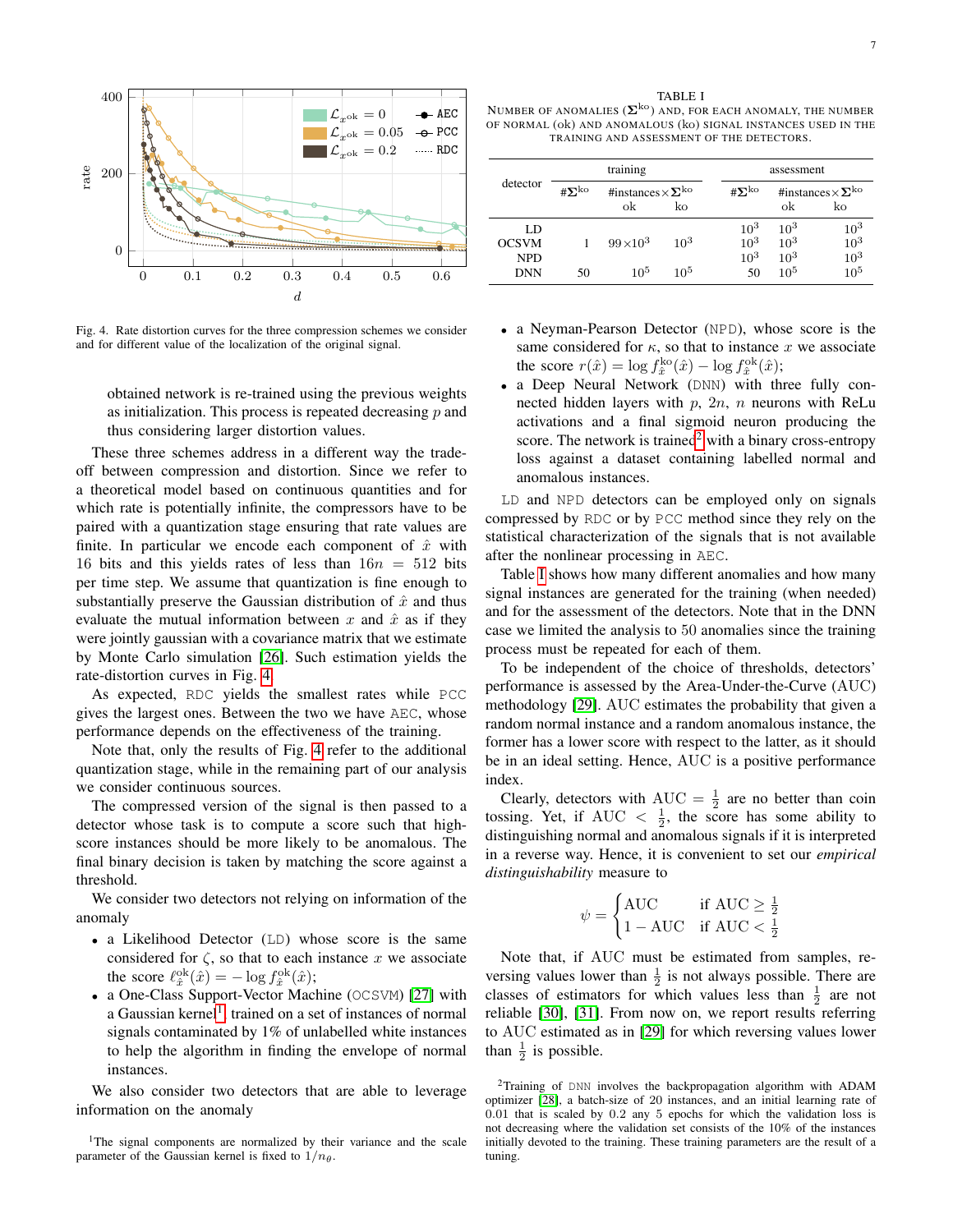

<span id="page-7-0"></span>Fig. 5. Distinguishability measures  $\zeta$ ,  $\kappa$  and  $\psi$  against normalized distortion d in case of RDC.



<span id="page-7-1"></span>Fig. 6. Distinguishability measures  $\zeta$ ,  $\kappa$  and  $\psi$  against normalized distortion d in case of PCC.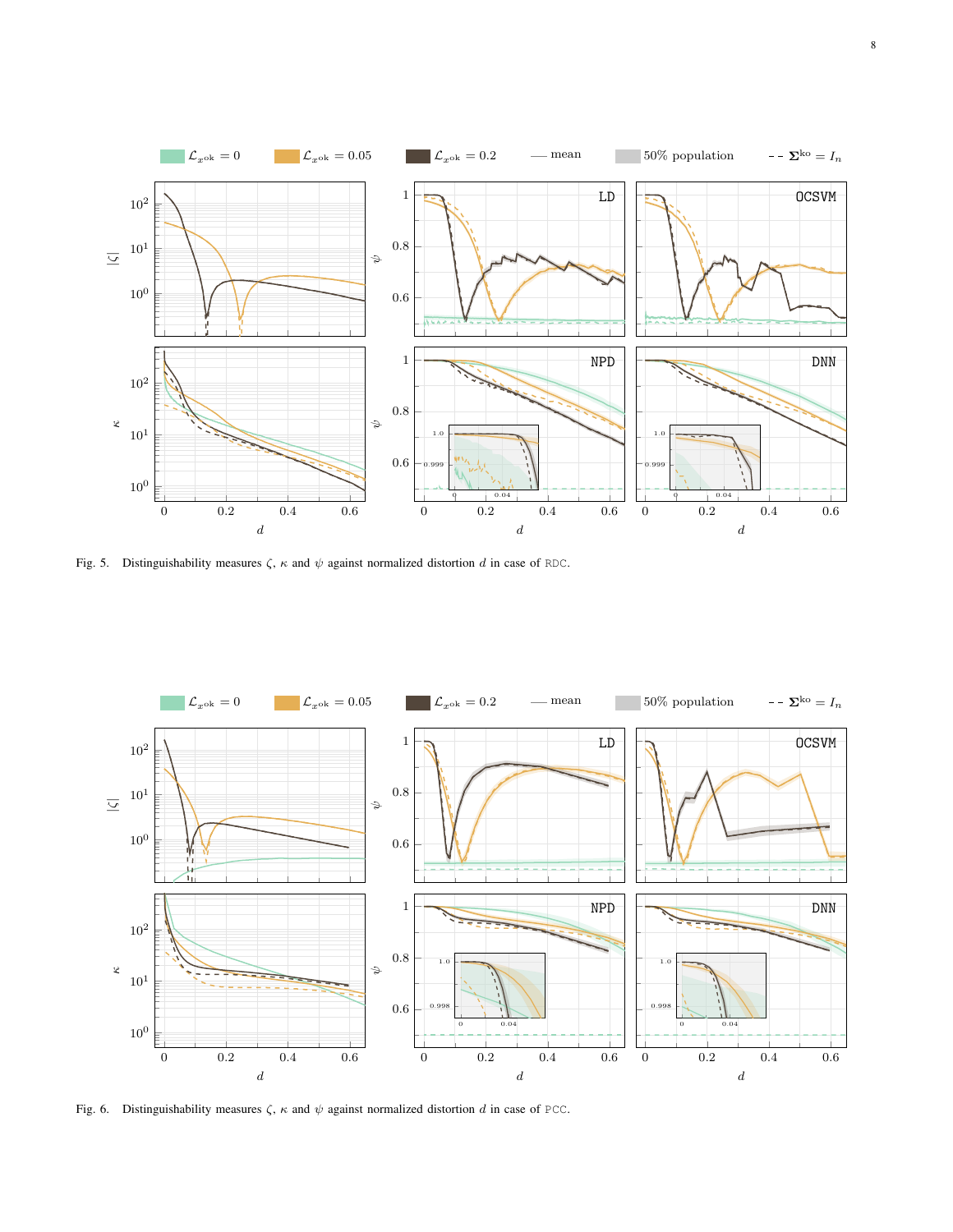In the following, the trends of  $\psi$  are reported and matched with the trends of  $|\zeta|$  and  $\kappa$  to show how theoretical properties reflect on real cases. Comparisons must be partially qualitative as  $\zeta$  and  $\kappa$  quantify the distinguishability with bits per symbol while  $\psi$  comes from the probability of correct detection. Note also that  $\zeta$  and  $\kappa$  refer to the difference between the average values of the score in the normal and anomalous cases, while  $\psi$  takes into account the entire distributions of these scores.

All plots are made against a normalized distortion  $d = D/n$ in the range  $d \in [0, 0.64]$  as larger relative distortions are usually beyond operative ranges.

# *A.* RDC

Fig. [5](#page-7-0) summarizes the results we have in this case with two rows of 3 plots each. The upper row of plots corresponds to detectors that do not exploit information on the anomaly, while the lower row of plots concerns detectors that may leverage information on the anomaly. Colors correspond to different  $\mathcal{L}_{x}$ <sup>ok</sup>, dashed trends assume that the anomaly is the average one, i.e., white, and shaded areas show the span of 50% of the Monte Carlo population. The profiles of  $|\zeta|$  and  $\kappa$  on the left shall be matched with the profiles on the right that correspond to the four detectors we consider. No  $|\zeta|$  profile appears for  $\mathcal{L}_x = 0$  as in that case  $\zeta = 0$ .

Numerical results confirm that  $\zeta_I = \mathbf{E}[\zeta], \kappa_I \leq \mathbf{E}[\kappa]$  as discussed in Section [IV-A.](#page-4-2) This corroborates the role of the white anomaly as a reference case since it represents the average behaviour in case of anomaly-agnostic detector or a lower bound in the anomaly-aware scenarios. The white anomaly is not only a reference case but also the case to which any possible anomaly tends when  $n$  increases as demonstrated in Theorem [2.](#page-5-2)

Theory also anticipates that without any knowledge of the anomaly (upper row), a limited amount of distortion may cause distinguishability to vanish and thus detectors to fail. This happens for practical detectors such as LD and OCSVM. The distortion level at which detectors fail is also anticipated by  $|\zeta|$  and depends on  $\mathcal{L}_{x^{ok}}$  as predicted by Theorem [1.](#page-5-1) Overall, theoretical measures  $|\zeta|$  and  $\kappa$  anticipate that in the low-distortion region, more localized signals are more distinguishable from anomaly though they cause detector failures at smaller distortions with respect to less localized signals.

Detectors leveraging the knowledge of the anomaly (lower row) fail completely only at the maximum level of distortion as revealed by the abstract distinguishability measure  $\kappa$ . Also in this case, by comparing the trend of  $\kappa$  with the zoomed areas in the NPD and DNN plots we see how theoretical measures anticipates that in the low-distortion region more localized signals tend to be more distinguishable from anomalies but cause a more definite performance degradation of detectors when d increases.

# *B.* PCC

From the point of view of the rate-distortion trade-off PCC is largely suboptimal. Yet, due to its linear nature, x and  $\hat{x}$ are still jointly Gaussian, so that, also in this case, we can compute the theoretical  $|\zeta|$  and  $\kappa$  by means of [\(21\)](#page-4-3) and [\(19\)](#page-4-4).



<span id="page-8-0"></span>Fig. 7. Distinguishability measure  $\psi$  against normalized distortion d in case of AEC.

Fig. [6](#page-7-1) summarizes the results we have in this case with plots of the same kind of Fig. [5.](#page-7-0) The qualitative behaviours commented in the previous subsection appear in the new plots and are anticipated by the trends of the theoretical quantities.

The distortion levels at which anomaly-agnostic detectors fail change with respect to the RDC case but are still anticipated by the theoretical curves and Theorem [1.](#page-5-1)

In this case, the values of  $|\zeta|$  beyond breakdown distortion levels increase slightly more that in the optimal compression scenario. Hence, by adopting a compression strategy that is suboptimal in the rate-distortion sense one may obtain a better distinguishability of the compressed normal signal from the compressed anomalies. This is, indeed, what happens in practice as highlighted by the LD and OCSVM plots in the first row of Fig. [6.](#page-7-1)

#### *C.* AEC

In this case, compression is non-linear so that x and  $\hat{x}$  may not be jointly Gaussian. This prevents us from computing the theoretical curves  $|\zeta|$  and  $\kappa$  and from applying LD and NPD that rely on the knowledge of the distribution of the signals. For this reason, Fig. [7](#page-8-0) reports only the performance of OCSVM and DNN detectors.

Notice how the qualitative trends of those performances still follow, though with a larger level of approximation, what is indicated by the theoretical curves for PCC.

# VI. CONCLUSION

Massive sensing systems may rely on lossy compression to reduce the bitrate needed to transmit acquisitions to the cloud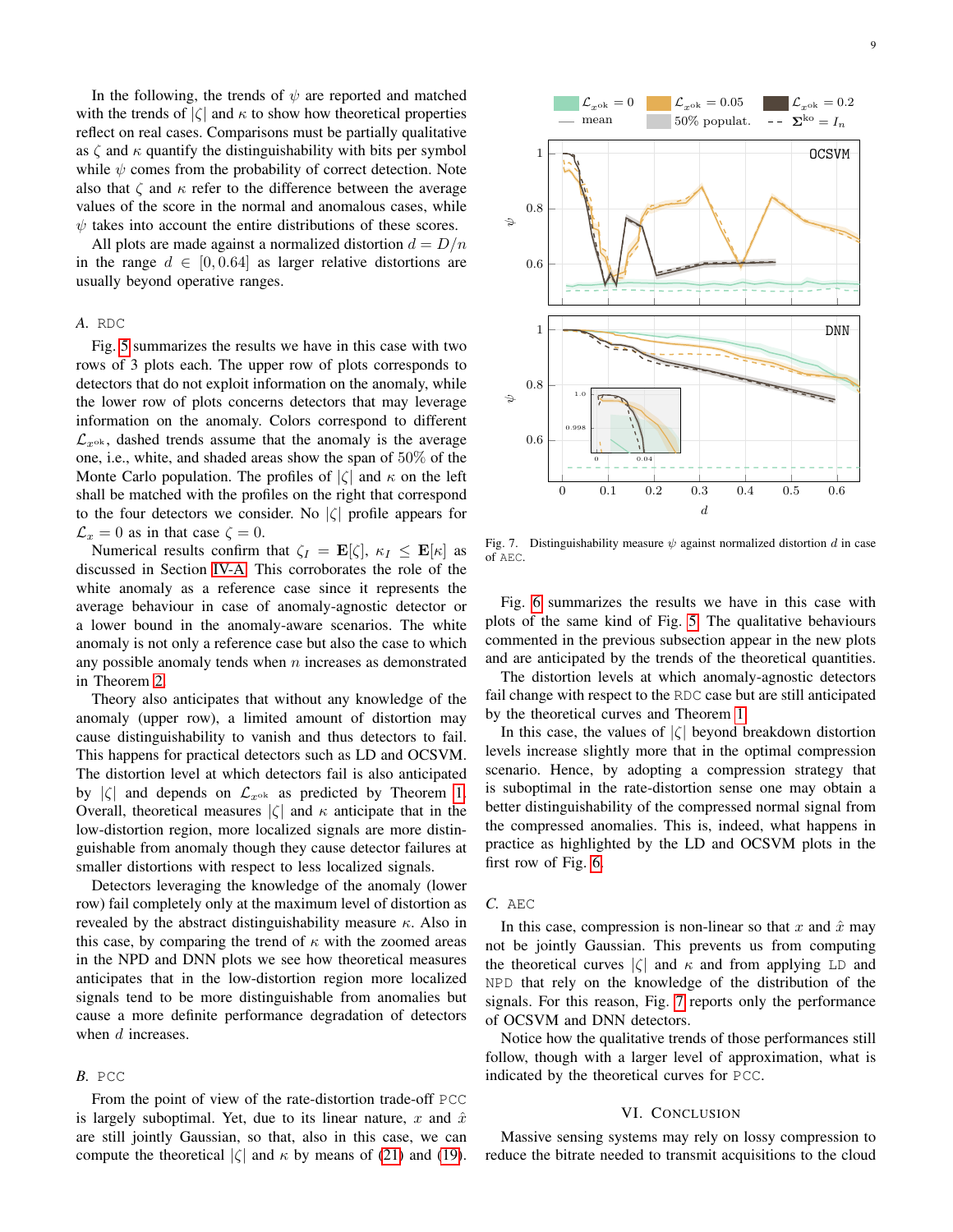while theoretically maintaining the important information. At some intermediate point along their path to centralized servers, compressed sensor readings may be processed for early detection of anomalies in the systems under observation. Such detection must be performed on compressed data.

To measure detection performance we define two information theory metrics referring to the anomaly-agnostic and anomaly-aware cases, for which a statistical interpretation is also provided.

In a framework approximating normal and anomalous signals with Gaussian sources, we revise the classical ratedistortion theory to report the distributions of the distorted signals, the mapping to obtain them (see Lemma [1](#page-2-2) and Lemma [2\)](#page-3-2), and closed forms for the distinguishability metrics.

Focusing on the anomaly-agnostic case, we prove with Theorem [1,](#page-5-1) and confirm with numerical evidences, that there exists at least one critical level of distortion for which the detector is ineffective.

We also prove that the white anomaly is a reference case that can be employed in the design of the system. Indeed, it provides information about the average and minimum performance in the anomaly-agnostic and anomaly-aware scenarios, respectively. Moreover, we demonstrate with Theorem [2](#page-5-2) that any possible anomaly tends to be white in the asymptotic case.

All these results are confirmed with numerical examples in a toy case. We show that the theoretical measure of distinguishability anticipate the performances of real detectors in case of both optimal (in the rate-distortion sense) and suboptimal compressors.

#### APPENDIX

*Proof of Lemma [1.](#page-2-2)* Distortion is tuned to the normal case that entails a memoryless sources. Hence we may drop time indications and concentrate on a vector  $x$  with independent components  $x_j \sim \mathcal{G}(0, \lambda_j)$  for  $j = 0, \ldots, n - 1$ .

We know from [\[18\]](#page-13-5) that for a given value of the parameter θ, each component  $x_j$  is transformed separately into  $\hat{x}_j$ . In particular,

$$
\hat{x}_j = \begin{cases} 0 & \text{if } \lambda_j \le \theta \\ x_j + \Delta_j & \text{if } \lambda_j > \theta \end{cases}
$$
 (23)

where, to achieve the Shannon lower bound,  $\Delta_j$  must be an instance of a Gaussian random variable independent of  $\hat{x}_j$ . Hence, the three quantities  $\hat{x}_j$ ,  $x_j$  and  $\Delta_j$  must be such that  $(\hat{x}_j, x, \Delta_j)^\top \sim \mathcal{G}(0, \Sigma_{\hat{x}_j, x_j, \Delta_j})$  with

<span id="page-9-0"></span>
$$
\Sigma_{\hat{x}_j, x_j, \Delta_j} = \begin{pmatrix} \lambda_j - \theta & \lambda_j - \theta & 0 \\ \lambda_j - \theta & \lambda_j & -\theta \\ 0 & -\theta & \theta \end{pmatrix}
$$
 (24)

That explains in which sense  $\hat{x}_j$  *encodes*  $x_j$ . In fact, the non-diagonal elements  $\lambda_j - \theta$  are positive and thus  $\hat{x}_j$  and  $x_j$ are positively correlated.

From [\(24\)](#page-9-0), if we agree to identify a Gaussian with 0 variance with a Dirac's delta we infer that  $\hat{x}_i \sim \mathcal{G}(0, \max\{0, \lambda_i - \theta\})$ and thus  $\hat{x} \sim \mathcal{G}(0, \Sigma S_{\theta}).$ 

Moreover,  $(\hat{x}_j, x_j)^\top \sim \mathcal{G}(\mathbf{0}, \mathbf{\Sigma}_{\hat{x}_j, x_j})$  with  $\mathbf{\Sigma}_{\hat{x}_j, x_j}$  the upper-left 2 × 2 submatrix of  $\Sigma_{\hat{x}_j, x_j, \Delta_j}$  in [\(24\)](#page-9-0). If we assume that  $\theta < \lambda_j$ , from the joint probability of  $x_j$  and  $\hat{x}_j$ , we may compute the action of  $f_{\hat{x}|x}$  on the *j*-th component of  $x_j$  as the PDF of  $\hat{x}_j$  given  $x_j$ , i.e.,

$$
f_{\hat{x}_j|x_j}(\alpha,\beta) = \frac{f_{\hat{x}_j,x_j}(\alpha,\beta)}{f_{x_j}(\beta)} = \frac{G_{0,\mathbf{\Sigma}_{\hat{x}_j,x_j}}\binom{\alpha}{\beta}}{G_{0,\lambda_j}(\beta)}
$$

$$
= \frac{1}{\sqrt{2\pi\lambda_j\tau_j s_j}} \exp\left(-\frac{1}{2}\frac{[\alpha-s_j\beta]^2}{\lambda_j \tau_j s_j}\right)
$$

where  $\tau_j = \min\{1, \theta/\lambda_j\} \in [0, 1]$ , and  $s_j = 1 - \tau_j$ . Note that,  $f_{\hat{x}_j | x_j}$  becomes  $\delta(\alpha)$  for  $\tau_j \to 1$  (maximum distortion of this component implies that the corresponding output is set to 0) and  $\delta(\alpha-\beta)$  for  $\tau_j \to 0$  (no distortion of this component, the output is equal to the input).

We may collect the component-wise PDFs into a vector PDF by using the matrix  $T_{\theta} = \text{diag}(\tau_0, \dots, \tau_{n-1})$  $\min\{I_n, \theta(\mathbf{\Sigma}^{\text{ok}})^{-1}\}\$ , and the matrix  $S_\theta = I_n - T_\theta$  thus yielding the thesis. П

*Proof of Lemma* [2.](#page-3-2) The PDF of  $\hat{x}^{ko}$  distorted by means of  $f^{\text{ok}}_{\hat{x}|x}$  can be computed as

$$
f_{\hat{x}}^{\text{ko}}(\alpha) = \int_{\mathbb{R}^n} f_{\hat{x},x}^{\text{ko}}(\alpha,\beta) d\beta = \int_{\mathbb{R}^n} f_{\hat{x}|x}^{\text{ok}}(\alpha,\beta) f_x^{\text{ko}}(\beta) d\beta
$$

Assume first to be in the low-distortion condition  $\theta < \lambda_{n-1}^{\text{ok}}$ that implies  $T_{\theta} = \theta(\mathbf{\Sigma}^{\text{ok}})^{-1}$ , and write

$$
f_{\hat{x}}^{\text{ko}}(\alpha) = \int_{\mathbb{R}^n} G_{S_{\theta}\beta, \Sigma^{\text{ok}}S_{\theta}T_{\theta}}(\alpha) G_{0, \Sigma^{\text{ko}}}(\beta) d\beta
$$
  
\n
$$
= G_{0, \Sigma^{\text{ok}}S_{\theta}T_{\theta}}(\alpha) \times \int_{\mathbb{R}^n} e^{-\frac{1}{2} \left[\beta^{\top} S_{\theta} (\Sigma^{\text{ok}} S_{\theta}T_{\theta})^{-1} S_{\theta}\beta - 2\alpha (\Sigma^{\text{ok}} S_{\theta}T_{\theta})^{-1} S_{\theta}\beta\right]} \times G_{0, \Sigma^{\text{ko}}}(\beta) d\beta
$$

$$
= G_{0,\Sigma^{\text{ok}}S_{\theta}T_{\theta}}(\alpha) \times \frac{1}{\sqrt{(2\pi)^n \det \Sigma^{\text{ko}}}} \underbrace{\int_{\mathbb{R}^n} e^{-\frac{1}{2} (\beta^{\top} Q \beta - 2q^{\top} \beta)} d\beta}_{g(\alpha)}
$$

with  $Q = S_{\theta} (\Sigma^{\rm ok} S_{\theta} T_{\theta})^{-1} S_{\theta} + (\Sigma^{\rm ko})^{-1} = (\theta I_n)^{-1}$  –  $(\mathbf{\Sigma}^{\text{ok}})^{-1} + (\mathbf{\Sigma}^{\text{ko}})^{-1}$  and  $q = (\mathbf{\Sigma}^{\text{ok}} S_{\theta} T_{\theta})^{-1} S_{\theta} \alpha = \alpha / \theta$ . To compute  $g(\alpha)$  let  $Q = UDU^{\top}$  with D diagonal and U orthonormal, and set  $\beta' = D^{1/2}U^{\top}\beta$  so that  $\beta = UD^{-1/2}\beta'$ and  $d\beta = d\beta' / \sqrt{\det Q}$ . With this write

$$
g(\alpha) = \frac{1}{\sqrt{\det Q}} \int_{\mathbb{R}^n} e^{-\frac{1}{2} (\beta'^{\top} \beta' - 2q^{\top} U D^{-1/2} \beta')} d\beta'
$$

at the exponent of which one may add and subtract  $q^{\top}Q^{-1}q =$  $q^{\top}UD^{-1/2}D^{-1/2}U^{\top}q$  to yield

$$
g(\alpha) = \frac{1}{\sqrt{\det Q}} \int_{\mathbb{R}^n} e^{-\frac{1}{2} (\|\beta' - D^{-1/2}U^\top q\|^2 - q^\top Q^{-1} q)} d\beta'
$$
  
= 
$$
\sqrt{\frac{(2\pi)^n}{\det Q}} e^{\frac{1}{2}q^\top Q^{-1} q}
$$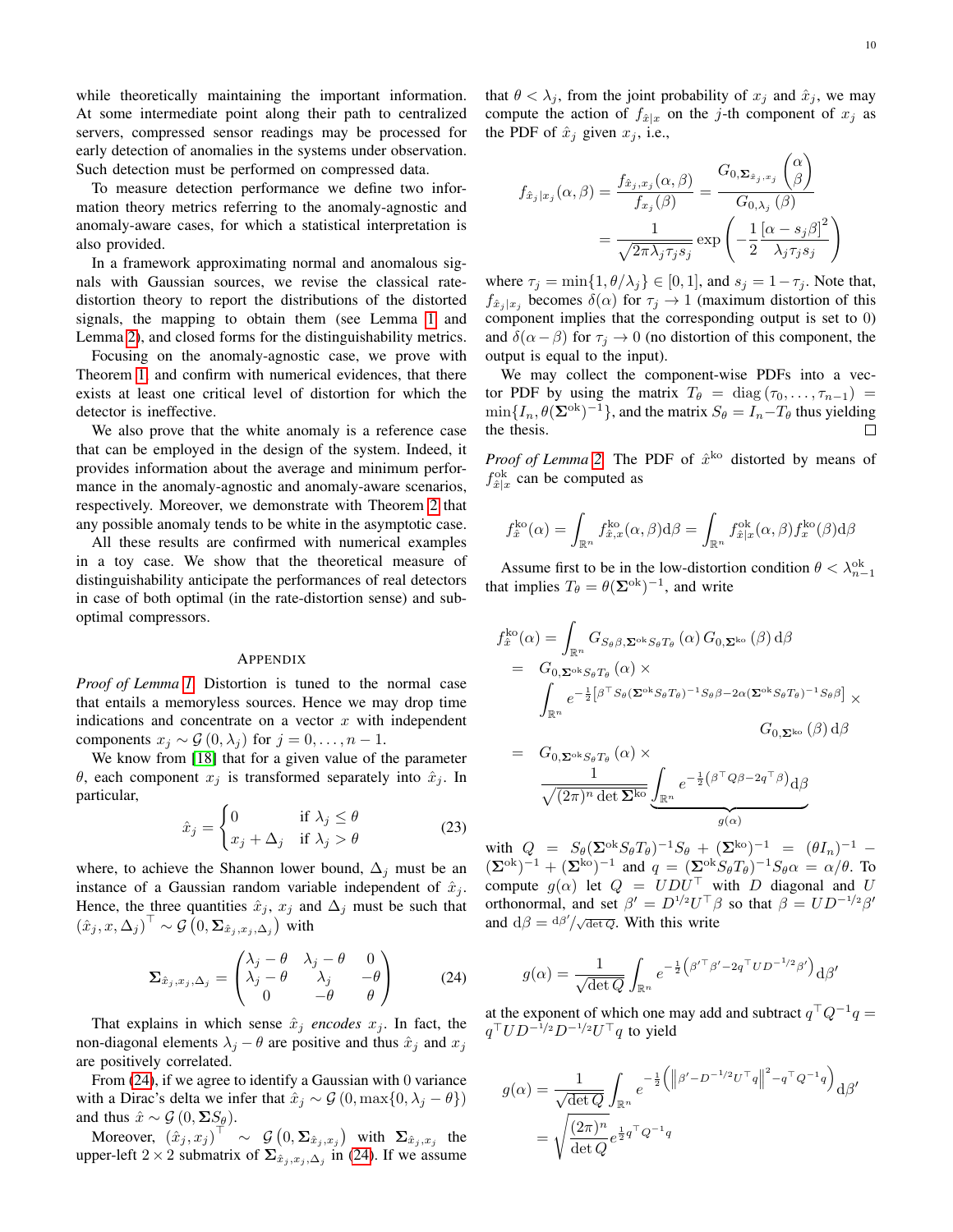Putting this back into  $f_{\hat{x}}^{\text{ok}}$  we get

$$
f^{\rm ko}_{\hat{x}}(\alpha)=G_{0,[(\theta I_n)^{-1}-(\mathbf{\Sigma}^{\rm ok})^{-1}+(\mathbf{\Sigma}^{\rm ko})^{-1}]\mathbf{\Sigma}^{\rm ko}\mathbf{\Sigma}^{\rm ok}S_{\theta}T_{\theta}}\left(\alpha\right)
$$

A straightforward expansion of the definitions under the low-distortion assumption finally rearranges the covariance matrix into

<span id="page-10-0"></span>
$$
\begin{aligned}\n\left[ (\theta I)^{-1} - (\mathbf{\Sigma}^{\text{ok}})^{-1} + (\mathbf{\Sigma}^{\text{ko}})^{-1} \right] \mathbf{\Sigma}^{\text{ko}} \mathbf{\Sigma}^{\text{ok}} S_{\theta} T_{\theta} = \\
&= \left[ (\theta I_n)^{-1} - (\mathbf{\Sigma}^{\text{ok}})^{-1} + (\mathbf{\Sigma}^{\text{ko}})^{-1} \right] \mathbf{\Sigma}^{\text{ko}} \mathbf{\Sigma}^{\text{ok}} \theta (\mathbf{\Sigma}^{\text{ok}})^{-1} S_{\theta} \\
&= \left[ \mathbf{\Sigma}^{\text{ko}} - \theta (\mathbf{\Sigma}^{\text{ok}})^{-1} \mathbf{\Sigma}^{\text{ko}} + \theta I_n \right] S_{\theta} \\
&= \left[ I_n - \theta (\mathbf{\Sigma}^{\text{ok}})^{-1} \right] \mathbf{\Sigma}^{\text{ko}} S_{\theta} + \theta S_{\theta} \\
&= S_{\theta} \mathbf{\Sigma}^{\text{ko}} S_{\theta} + \theta S_{\theta}\n\end{aligned} \tag{25}
$$

as in the statement of the Lemma.

To address the case in which  $\theta$  exceeds  $\lambda_{n-1}^{\text{ok}}$  note that for  $\theta \rightarrow (\lambda_{n-1}^{\text{ok}})^{-}$ , the last diagonal entry of  $S_{\theta}$  tends to 0 and thus by [\(25\)](#page-10-0) the covariance tends to have zeros in its last row and column. Since a Gaussian with vanishing-variance can be considered Dirac's delta, this model the fact that the last component of both  $x$  and  $x^{ko}$  is fully distorted and set to 0. With this, [\(25\)](#page-10-0), is valid also for  $\lambda_{n-1}^{ok} < \theta < \lambda_{n-2}^{ok}$ . Yet, analogous considerations can be carried out for  $\theta \to (\lambda_j^{\text{ok}})^$ and  $j = n-2, n-3, \ldots, 0$  so that [\(25\)](#page-10-0) is valid for any value of θ.  $\Box$ 

*Proof of Lemma [3.](#page-3-6)*

$$
L(x';x'') = -\int_{\mathbb{R}^n} G_{0,\Sigma'}(\alpha) \log_2 [G_{0,\Sigma''}(\alpha)] d\alpha
$$
  
=  $\frac{1}{2} \log_2 [(2\pi)^n |\Sigma''|] \int_{\mathbb{R}^n} G_{0,\Sigma'}(\alpha) d\alpha$   
+  $\frac{1}{2 \ln 2} \int_{\mathbb{R}^n} \alpha^{\top} (\Sigma'')^{-1} \alpha G_{0,\Sigma'}(\alpha) d\alpha$   
=  $\frac{1}{2} \log_2 [(2\pi)^n |\Sigma''|] + \frac{1}{2 \ln 2} \text{tr} [(\Sigma'')^{-1} \Sigma']$ 

Where the last summand has been computed as the expectation of a quadratic form in a Gaussian multivariate for which Corollary 3.2b.1 in [\[32,](#page-13-19) chapter 3] gives a formula.

 $\Box$ 

*Proof of Theorem [1.](#page-5-1)* From [\(21\)](#page-4-3) we have that

$$
\zeta_I = \frac{1}{2\ln 2} \sum_{j=0}^{n_{\theta}-1} \alpha_j(\theta)
$$

with

$$
\alpha_j(\theta) = \frac{1}{\lambda_j^{\text{ok}}}\left(1 - \frac{\theta}{\lambda_j^{\text{ok}}}\right) + \frac{\theta}{\lambda_j^{\text{ok}}} - 1
$$

Note that  $\alpha_j(\theta)$  is continuous and its derivative is  $\frac{\partial}{\partial \theta} \alpha_j =$  $(1 - 1/\lambda_j^{\text{ok}})/\lambda_j^{\text{ok}}$ .

For simplicity's sake assume  $\lambda_0^{ok} > \lambda_1^{ok} > \cdots > \lambda_{n-1}^{ok} > 0$ , set  $\lambda_n^{\text{ok}} = 0$ , and define  $\Theta_j = ]\lambda_{j+1}^{\text{ok}}, \lambda_j^{\text{ok}}[$  for  $j = 0, \dots, n-1$ so that if  $\theta \in \Theta_i$  then  $n_{\theta} = j + 1$ .

As a function of  $\theta$ ,  $\zeta_I$  is continuous. In fact, it is trivially continuous in each  $\Theta_j$ . Yet, it is continuous also at any chosen  $\lambda_{\bar{\jmath}}^{\text{ok}}$  with  $\bar{\jmath} = 0, \ldots, n - 1$ . To see why, note that

$$
\lim_{\beta \to \lambda_j^{\text{ok}}} \zeta_I = \frac{1}{2 \ln 2} \lim_{\theta \to \lambda_j^{\text{ok}}} \sum_{j=0}^{\bar{\jmath}} \alpha_j(\theta)
$$

$$
= \frac{1}{2 \ln 2} \lim_{\theta \to \lambda_j^{\text{ok}}} \alpha_j(\theta) + \sum_{j=0}^{\bar{\jmath}-1} \alpha_j(\theta)
$$

$$
= \frac{1}{2 \ln 2} \lim_{\theta \to \lambda_j^{\text{ok}}} \sum_{j=0}^{\bar{\jmath}-1} \alpha_j(\theta) = \lim_{\theta \to \lambda_j^{\text{ok}}} \zeta_I
$$

 $\theta$ 

where we have exploited that the  $\alpha_i(\theta)$  are continuous and thus their left and right limits coincide, and that  $\alpha_{\bar{\jmath}}(\lambda_{\bar{\jmath}}^{\text{ok}}) = 0$ .

On the left-hand side of its domain, When  $\theta = \lambda_n^{\text{ok}} = 0$  (no distortion), we have  $n_{\theta} = n$  and thus

$$
\zeta_I = \frac{1}{2\ln 2} \sum_{j=0}^{n-1} \left( \frac{1}{\lambda_j^{ok}} - 1 \right) \ge 0
$$

where the last inequality follows from the fact that  $\sum_{j=0}^{n} \lambda_j^{ok} = n$  and thus  $\sum_{j=0}^{n} \frac{1}{\lambda_j^{ok}} \geq n$ .

On the right-hand side of its domain, when  $\theta = \lambda_0^{\text{ok}}$ (maximum distortion), we have  $n_{\theta} = 0$  and thus  $\zeta_I = 0$ . Yet, we also have that

$$
\frac{\partial}{\partial \theta} \zeta_I = \frac{1}{2 \ln 2} \sum_{j=0}^{n_{\theta}-1} \frac{1}{\lambda_j^{ok}} \left( 1 - \frac{1}{\lambda_j^{ok}} \right)
$$

in which the summands are positive if  $\lambda_j^{ok} > 1$ . Hence, if  $\bar{k}$  = arg max<sub>k</sub>{ $\lambda_k^{\text{ok}} \geq 1$ }, for  $\theta \geq \lambda_k^{\text{ok}}$ , all the summands in the above expression are positive and thus  $\frac{\partial}{\partial \theta} \zeta_I > 0$  for  $\lambda_k^{\text{ok}} < \theta \leq \lambda_0^{\text{ok}}$ . Given that  $\zeta_I = 0$  at the end of that interval, it must be negative in its interior.

Since we know that  $\zeta_I$  is positive for  $\theta = \lambda_n^{\text{ok}} = 0$  and it is continuous for  $\theta \in ]\lambda_n^{ok}, \lambda_0^{ok}[,$  it must pass through zero at least once whenever it is not negative, i.e., for  $0 < \theta < \lambda_k^{\text{ok}}$ .

*Proof of Theorem [2.](#page-5-2)* We will use the following Lemma whose proof follows this one.

<span id="page-10-1"></span>**Lemma 4.** If  $\lambda^{k\circ} \sim \mathcal{U}(\mathbb{S}^n)$ , then for any integrable function  $f : \mathbb{R} \to \mathbb{R}$  and any  $j = 0, \ldots, n - 1$ 

$$
\mathbf{E}\left[f(\lambda_j^{\text{ko}})\right] = \frac{n-1}{n^{n-1}} \int_0^n f(p)(n-p)^{n-2} \mathrm{d}p
$$

From [\[33\]](#page-13-20) we know that if  $Q$  is uniformly distributed in  $\mathbb{O}^n$  (i.e., if it is distributed according to the Haar measure on the orthogonal group) then, for any sequence of integers  $M_n < n$  increasing with n but such that  $M_n = o\left(\frac{n}{\log n}\right)$ , the entries of the first  $M_n$  columns of Q converge in probability to independent random variables such that  $\sqrt{n}Q_{j,k} \sim \mathcal{G}(0,1)$ for  $j = 0, \ldots, n - 1, k = 0, \ldots, M_n - 1$ .

Such a property can be extended to any subset of  $M_n$ columns. In fact, given any subset of  $M_n$  columns of  $Q$ , there is a permutation matrix  $P$  such that  $QP$  has such columns as the first ones.

Yet, since  $P \in \mathbb{O}^n$  and Q is distributed according to the Haar measure in that group, also  $QP$  is distributed according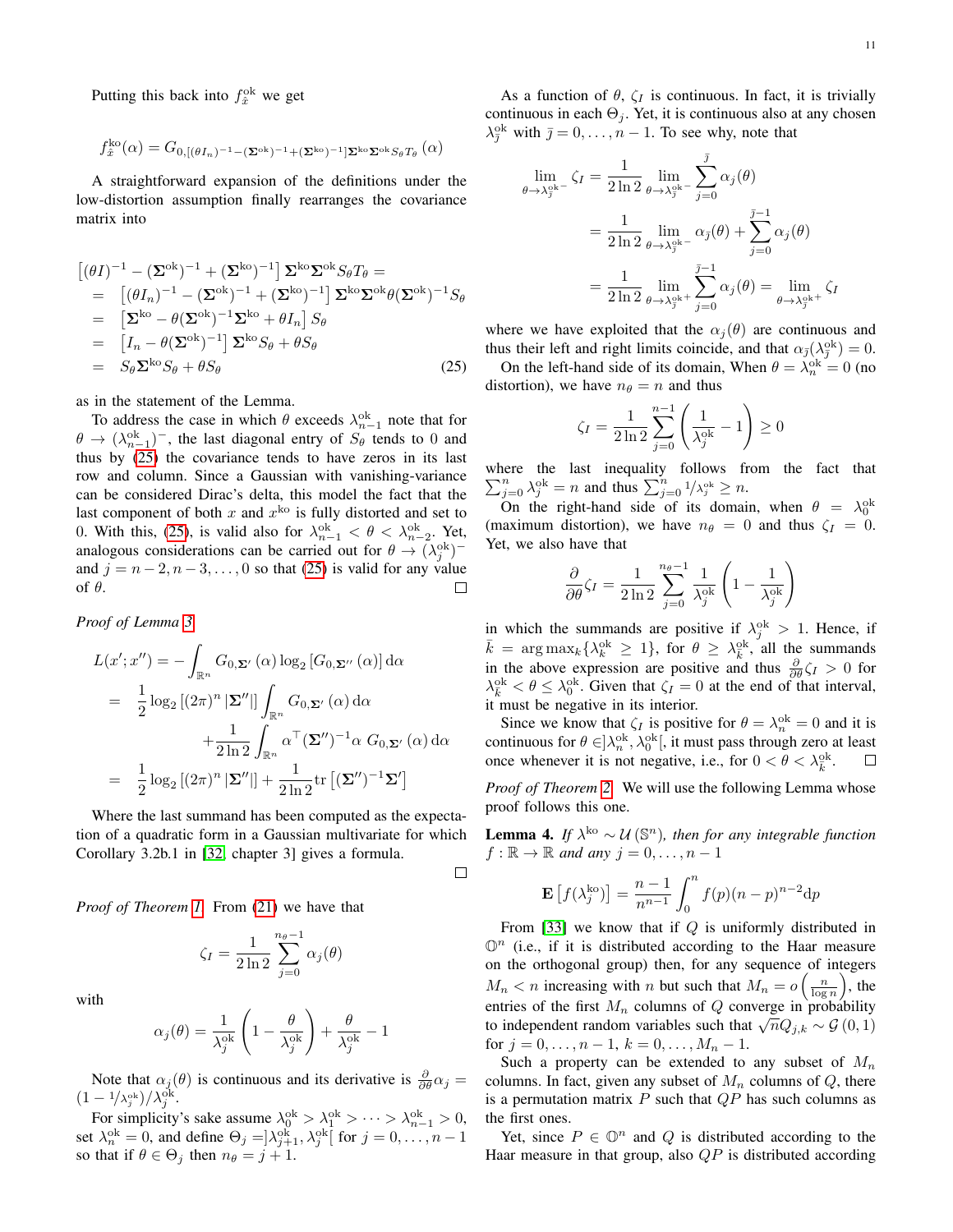to that measure and the entries in those columns tend to independent Gaussians.

Divide now *n* by  $M_n$  as in  $n = N_n M_n + m_n$ , where  $N_n$ is the quotient and  $0 \leq m_n < M_n$  is the remainder. We can look at Q as the concatenation of  $N_n$  matrices  $Q_i$ , for  $i =$  $0, \ldots, N_n - 1$ , each  $n \times M_n$ , and of a last matrix  $Q_{N_n}$  that is  $n \times m_n$ . From  $M_n = o\left(\frac{n}{\log n}\right)$ , we have  $\lim_{n \to \infty} N_n / \log n =$  $\infty$  and we can choose  $M_n$  such that  $N_n = o(n^{\alpha})$  for any  $\alpha > 0$ .

If we set  $U^{\text{ko}} = Q$  then,  $\Sigma^{\text{ko}} = U^{\text{ko}} \Lambda^{\text{ko}} U^{\text{ko}}^{\top}$  can be written componentwise

$$
\Sigma_{j,k}^{\text{ok}} = \sum_{l=0}^{n-1} U_{j,l}^{\text{ko}} \lambda_l^{\text{ko}} U_{k,l}^{\text{ko}} =
$$
\n
$$
= \sum_{i=0}^{N_n-1} \underbrace{\sum_{l=iM_n}^{(i+1)M_n-1} \frac{1}{n} \nu_{j,l} \lambda_l^{\text{ko}} \nu_{k,l}}_{W_i} + \underbrace{\sum_{l=n-m_n}^{n-1} \frac{1}{n} \nu_{j,l} \lambda_l^{\text{ko}} \nu_{k,l}}_{W_{N_n}}
$$

 $i = 0, \ldots, N_n - 1$  scans the first submatrices  $Q_i$ , the last summand accounts for the *remainder* matrix  $Q_{N_n}$ , and, thanks to the above considerations,  $\nu_{i,l} \sim \nu_{k,l} \sim \mathcal{G}(0, 1)$  for all  $j, k, l$ .

We now have to address that case  $j \neq k$  and the case  $j = k$ separately.

# *A.* Asymptotics of  $\mathbf{\Sigma}_{j,k}^{\text{ko}}$  for  $j \neq k$

Let us now consider  $W_0$  as the representative of all other  $W_i$  for  $i = 0, ..., N_n - 1$ , written as  $W_0 = \sum_{l=0}^{M_n - 1} X_{n,l}$ with  $X_{n,l} = \frac{1}{n} \nu_{j,l} \lambda_l^{ok} \nu_{k,l}$ . All the normal random variables involved in such a sum are asymptotically independent but this is not true for the  $\lambda_l^{ok}$  since the eigenvalues are constrained to sum to n.

Hence,  $W_0$  is a triangular array of row-dependent random variables whose asymptotic behaviour can be analyzed by means of [\[34,](#page-13-21) Theorem 2.1] that is essentially a Lindeberg-Feller Central Limit Theorem with the row-wise independence relaxed to asymptotic row-wise incorrelation. To analyze the asymptotics of  $W_0$  we note that

$$
\mathbf{E}[X_{n,l}] = \mathbf{E}[\lambda_l^{\text{ko}}] \mathbf{E}[\nu_{j,l}] \mathbf{E}[\nu_{k,l}] = 0
$$

Note also that though not independent, the covariance and the correlation between  $X_{n,l'}$  and  $X_{n,l''}$  is

$$
\mathbf{E}\left[X_{n,l'}X_{n,l''}\right] =
$$
\n
$$
= \frac{1}{n^2}\mathbf{E}\left[\lambda_l^{\text{ko}}\lambda_{l''}^{\text{ko}}\right]\mathbf{E}\left[\nu_{j,l'}\nu_{j,l''}\right]\mathbf{E}\left[\nu_{k,l'}\nu_{k,l''}\right]
$$
\n
$$
= \frac{1}{n^2}\begin{cases} 0 & \text{if } l' \neq l''\\ \mathbf{E}[(\lambda_l^{\text{ko}})^2] & \text{if } l' = l'' = l \end{cases}
$$

With this we also know that

$$
\sigma_{W_0}^2 = \mathbf{E}\left[W_i^2\right] = \sum_{l'=0}^{M_n-1} \sum_{l''=0}^{M_n-1} \mathbf{E}[X_{n,l'}X_{n,l''}] =
$$
  
= 
$$
\sum_{l=0}^{M_n-1} \mathbf{E}[X_{n,l}^2] = \frac{1}{n^2} \sum_{l=0}^{M_n-1} \mathbf{E}[(\lambda_l^{ko})^2]
$$

To compute the last expectation we may resort to Lemma [4](#page-10-1) that gives

$$
\mathbf{E}[(\lambda_l^{\text{ko}})^2] = \frac{n-1}{n^{n-1}} \int_0^n p^2 (n-p)^{n-2} \mathrm{d}p = \frac{2n}{n+1}
$$

Hence we have  $\sigma_{W_0}^2 = \frac{2M_n}{n(n+1)} \to 0$  for  $n \to \infty$ .

This helps satisfying the Lindeberg condition since, if for a given  $\epsilon > 0$  we indicate with  $\mathbf{E}\left[X_{n,l}^2\big|_{|X_{n,l}|\geq \epsilon}\right]$  the expectation of  $X_{n,l}^2$  restricted to its values that are not less than  $\epsilon$  in modulus, then

$$
\sum_{l=0}^{n-1} \mathbf{E}\left[X_{n,l}^2|_{|X_{n,l}|\geq \epsilon}\right] \leq \sum_{l=0}^{n-1} \mathbf{E}\left[X_{n,l}^2\right] = \sigma_{W_0}^2 = \frac{2M_n}{n(n+1)}
$$

that vanishes asymptotically.

Finally, let  $L_{M_n}, R_{M_n} \subset \{0, ..., M_n - 1\}$  be two index subsets such that  $L_{M_n} \cap R_{M_n} = \emptyset$ . If  $g_{L_{M_n}}$  is any function of the random variables  $X_{n,l}$  with  $l \in L_{M_n}$  and  $h_{R_{M_n}} =$  $\prod_{l \in R_n} X_{n,l}$ , the covariance between  $g_{L_{M_n}}$  and  $h_{R_{M_n}}$  is

$$
\mathbf{E}\left[g_{L_{M_n}} h_{R_{M_n}}\right] = \mathbf{E}\left[g_{L_m} \prod_{l \in R_n} \frac{1}{n} \lambda_l^{\text{ko}} \nu_{j,l} \nu_{k,l}\right]
$$

$$
= \mathbf{E}\left[g_{L_m} \prod_{l \in R_n} \lambda_l^{\text{ko}}\right] \prod_{l \in R_n} \frac{1}{n} \mathbf{E}\left[\nu_{j,l}\right] \mathbf{E}\left[\nu_{k,l}\right] = 0
$$

that is enough to satisfy the assumptions in equation (2.3) and in equation (2.4) of [\[34,](#page-13-21) Theorem 2.1]. From that Theorem, we finally now that  $W_0 \sim \mathcal{G}\left(0, \frac{2M_n}{n(n+1)}\right)$  when  $n \to \infty$  where convergence is in probability and thus also in distribution. Clearly, the same happens to any  $W_i$  for  $i = 0, \ldots, N_n - 1$ , while  $W_{N_n} \sim \mathcal{G}\left(0, \frac{2m_n}{n(n+1)}\right)$ .

Let us now consider

$$
\Pr\left\{ \left| \sum_{j,k}^{k_0} \right| \leq \epsilon \right\} =
$$
\n
$$
= \Pr\left\{ \left| \sum_{i=0}^{N_n - 1} W_i + W_{N_n} \right| \leq \epsilon \right\}
$$
\n
$$
\geq \Pr\left\{ \sum_{i=0}^{N_n - 1} |W_i| + |W_{N_n}| \leq \epsilon \right\}
$$
\n
$$
\geq \Pr\left\{ \max\left\{ |W_0|, \ldots, |W_{N_n}| \right\} \leq \frac{\epsilon}{N_n + 1} \right\}
$$
\n
$$
= 1 - \Pr\left\{ \max\left\{ |W_0|, \ldots, |W_{N_n}| \right\} > \frac{\epsilon}{N_n + 1} \right\}
$$

Yet

$$
\Pr\left\{\max\{|W_0|, \dots, |W_{N_n}|\} > \frac{\epsilon}{N_n + 1}\right\}
$$
\n
$$
= \Pr\left\{|W_0| > \frac{\epsilon}{N_n + 1} \lor \dots \lor |W_{N_n}| > \frac{\epsilon}{N_n + 1}\right\}
$$
\n
$$
\leq (N_n + 1) \Pr\left\{|W_0| > \frac{\epsilon}{N_n + 1}\right\}
$$

so that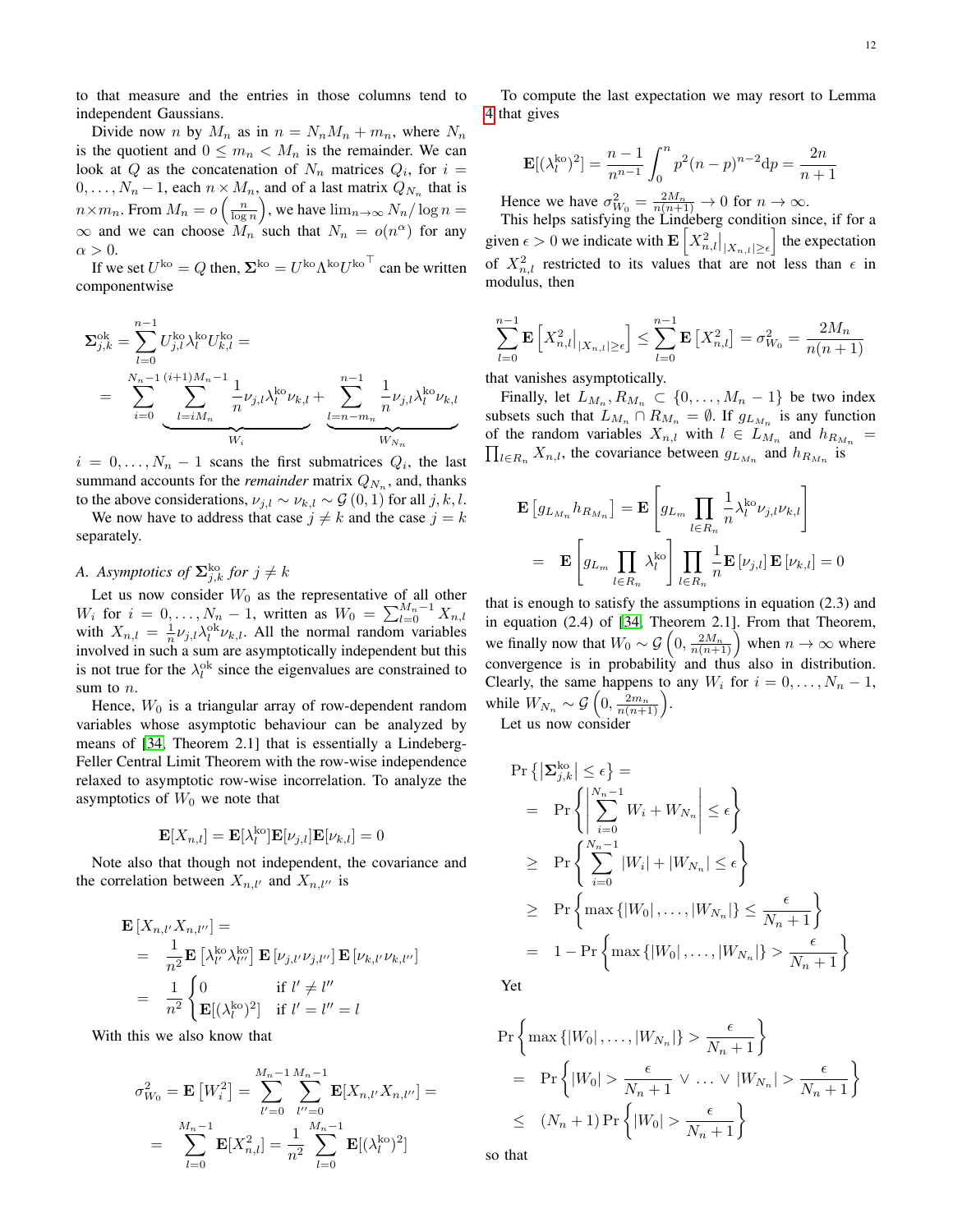$$
\Pr\left\{ \left|\mathbf{\Sigma}_{j,k}^{\text{ko}}\right| \leq \epsilon\right\} \geq 1 - (N_n + 1)\Pr\left\{ |W_0| > \frac{\epsilon}{N_n + 1} \right\}
$$

From this and from the asymptotic normality of  $W_0$  we may say

<span id="page-12-12"></span>
$$
\Pr\left\{ \left| \mathbf{\Sigma}_{j,k}^{\text{ko}} \right| \leq \epsilon \right\} \geq 1 - \frac{N_n + 1}{2} \text{erfc}\left(\frac{\epsilon}{2\sqrt{\frac{(N_n+1)^2 M_n}{n(n+1)}}}\right)
$$
(26)

in which the probability tends to 1 for  $n \to \infty$ , and  $M_n =$  $o\left(\frac{n}{\log n}\right)$  chosen to have  $N_n = o\left(n^{1/2}\right)$ .

# *B.* Asymptotics of  $\mathbf{\Sigma}_{j,k}^{\text{ko}}$  for  $j = k$

In this case, exploiting the fact that  $\sum_{j=0}^{n-1} \lambda_j^{\rm ko} = n$ , we may write

$$
\Sigma_{j,j}^{\text{ok}} = 1 + \sum_{i=0}^{N_n - 1} \underbrace{\sum_{l=iM_n}^{(i+1)M_n - 1} \frac{1}{n} (\nu_{j,l}^2 - 1)}_{W_i} \lambda_l^{\text{ko}} + \underbrace{\sum_{l=n-m_n}^{n-1} \frac{1}{n} (\nu_{j,l}^2 - 1)}_{W_{N_n}}
$$

in which the summands  $W_i$  are a triangular arrays of elements with features similar to the previous ones.

In fact, we may focus on  $W_0 = \sum_{l=0}^{M_n-1} X_{n,l}$  with  $X_{n,l} =$  $\frac{1}{n}\lambda_l^{\text{ko}}\left(\nu_{j,l}^2-1\right)$  and note that  $\mathbf{E}[X_{n,l}]=0$  and

$$
\mathbf{E}\left[X_{n,l'}X_{n,l''}\right] =
$$
\n
$$
= \frac{1}{n^2}\mathbf{E}\left[\lambda_{l'}^{k\circ}\lambda_{l''}^{k\circ}\right]\mathbf{E}\left[\left(\nu_{j,l'}^2 - 1\right)\left(\nu_{j,l''}^2 - 1\right)\right]
$$
\n
$$
= \frac{2}{n^2}\begin{cases} 0 & \text{if } l' \neq l''\\ \mathbf{E}[(\lambda_l^{k\circ})^2] & \text{if } l' = l'' = l \end{cases}
$$

where we have exploited tha fact that  $\mathbf{E}[(\nu_{j,l}^2 - 1)^2] = \mathbf{E}[\nu_{j,l}^4] 2\mathbf{E}[\nu_{j,l}^2]+1=2.$  With this,  $\sigma_{W_0}^2=\frac{4M_n^2}{n(n+1)}\rightarrow 0$  for  $n\rightarrow\infty$ .

As before, this makes the Lindeberg condition automatically satisfied and is also enough to satisfy the covariance constraints in equations (2.3) and (2.4) of [\[34,](#page-13-21) Theorem 2.1] from which we get that  $W_0 \sim \mathcal{G}\left(0, \frac{4M_n}{n(n+1)}\right)$  for  $n \to \infty$ where convergence is in probability thus also in distribution. An analogous path leads to the asymptotic behaviour  $W_{N_n} \sim$  $\mathcal{G}\left(0, \frac{4m_n}{n(n+1)}\right)$ .

The same inequalities as before lead to

<span id="page-12-13"></span>
$$
\Pr\left\{ \left| \Sigma_{j,j}^{\text{ko}} - 1 \right| \le \epsilon \right\} \ge 1 - \frac{N_n + 1}{2} \text{erfc}\left(\frac{\epsilon}{4\sqrt{\frac{(N_n+1)^2 M_n}{n(n+1)}}}\right) \tag{27}
$$

in which the probability tends to 1 for  $n \to \infty$ , and  $M_n =$  $o\left(\frac{n}{\log n}\right)$  chosen to have  $N_n = o\left(n^{1/2}\right)$ .

From [\(26\)](#page-12-12) and [\(27\)](#page-12-13) we finally get that  $U^{ko}$  tends to  $I_n$  in probability as  $n \to \infty$ .

*Proof of Lemma [4.](#page-10-1)* For any function  $f : \mathbb{R} \to \mathbb{R}$  we have

$$
\mathcal{I}[f(p)] = \int_{\mathbb{S}^n} f(p_0) \mathrm{d}p_0 \dots \mathrm{d}p_{n-1}
$$
\n
$$
= \int_0^n f(p_0) \int_0^{n-p_0} \int_0^{n-p_0-p_1} \dots \int_0^{n-p_0-p_1-\dots-p_{n-3}} \mathrm{d}p_0 \dots \mathrm{d}p_{n-2}
$$
\n
$$
= \int_0^n f(p_0) \frac{(n-p_0)^{n-2}}{(n-2)!} \mathrm{d}p_0
$$

Since  $\lambda^{k_0}$  is uniformly distributed over  $\mathbb{S}^n$  the probability density is the constant  $1/\mathcal{I}[1] = n^{-(n-1)}(n-1)!$  and the expectation of  $f$  is

$$
\mathbf{E}[f(\lambda_j^{\text{ok}})] = n^{-(n-1)}(n-1)!\mathcal{I}[f(p)]
$$
  
= 
$$
\frac{(n-1)!}{n^{n-1}} \int_0^n f(p) \frac{(n-p)^{n-2}}{(n-2)!} dp
$$
  
= 
$$
\frac{n-1}{n^{n-1}} \int_0^n f(p) (n-p)^{n-2} dp
$$

#### **REFERENCES**

- <span id="page-12-0"></span>[1] W. Shi, J. Cao, Q. Zhang, Y. Li, and L. Xu, "Edge computing: Vision and challenges," *IEEE Internet of Things Journal*, vol. 3, no. 5, pp. 637–646, 2016.
- <span id="page-12-1"></span>[2] R. Ahlswede and I. Csiszar, "Hypothesis testing with communication constraints," *IEEE Transactions on Information Theory*, vol. 32, no. 4, pp. 533–542, 1986.
- <span id="page-12-2"></span>[3] T. S. Han and S. Amari, "Statistical inference under multiterminal data compression," *IEEE Transactions on Information Theory*, vol. 44, no. 6, pp. 2300–2324, 1998.
- <span id="page-12-3"></span>[4] N. Tishby, F. C. Pereira, and W. Bialek, "The information bottleneck method," in *Proceedings of the 37-th Annual Allerton Conference on Communication, Control and Computing*, 1999, p. 368–377.
- <span id="page-12-4"></span>[5] N. Slonim and N. Tishby, "Agglomerative information bottleneck," in *Proceedings of the 12th International Conference on Neural Information Processing Systems*, ser. NIPS'99. MIT Press, 1999, p. 617–623.
- <span id="page-12-5"></span>[6] K. Crammer and G. Chechik, "A needle in a haystack: Local oneclass optimization," in *Proceedings of the Twenty-First International Conference on Machine Learning*, ser. ICML '04. Association for Computing Machinery, 2004, p. 26.
- <span id="page-12-6"></span>[7] K. Crammer, P. P. Talukdar, and F. Pereira, "A rate-distortion oneclass model and its applications to clustering," in *Proceedings of the 25th International Conference on Machine Learning*, ser. ICML '08. Association for Computing Machinery, 2008, p. 184–191.
- <span id="page-12-7"></span>[8] C. Böhm, K. Haegler, N. S. Müller, and C. Plant, "Coco: Coding cost for parameter-free outlier detection," in *Proceedings of the 15th ACM SIGKDD International Conference on Knowledge Discovery and Data Mining*, ser. KDD '09. Association for Computing Machinery, 2009, p. 149–158.
- <span id="page-12-8"></span>[9] Y. Blau and T. Michaeli, "The perception-distortion tradeoff," in *2018 IEEE/CVF Conference on Computer Vision and Pattern Recognition*, 2018, pp. 6228–6237.
- <span id="page-12-9"></span>[10] -, "Rethinking lossy compression: The rate-distortion-perception tradeoff," in *Proceedings of the 36th International Conference on Machine Learning, ICML 2019*, ser. Proceedings of Machine Learning Research, K. Chaudhuri and R. Salakhutdinov, Eds., vol. 97. PMLR, 2019, pp. 675–685.
- <span id="page-12-10"></span>[11] M. R. D. Rodrigues, N. Deligiannis, L. Lai, and Y. C. Eldar, "Ratedistortion trade-offs in acquisition of signal parameters," in *2017 IEEE International Conference on Acoustics, Speech and Signal Processing (ICASSP)*, 2017, pp. 6105–6109.
- <span id="page-12-11"></span>N. Shlezinger, Y. C. Eldar, and M. R. D. Rodrigues, "Hardware-limited task-based quantization," *IEEE Transactions on Signal Processing*, vol. 67, no. 20, pp. 5223–5238, 2019.